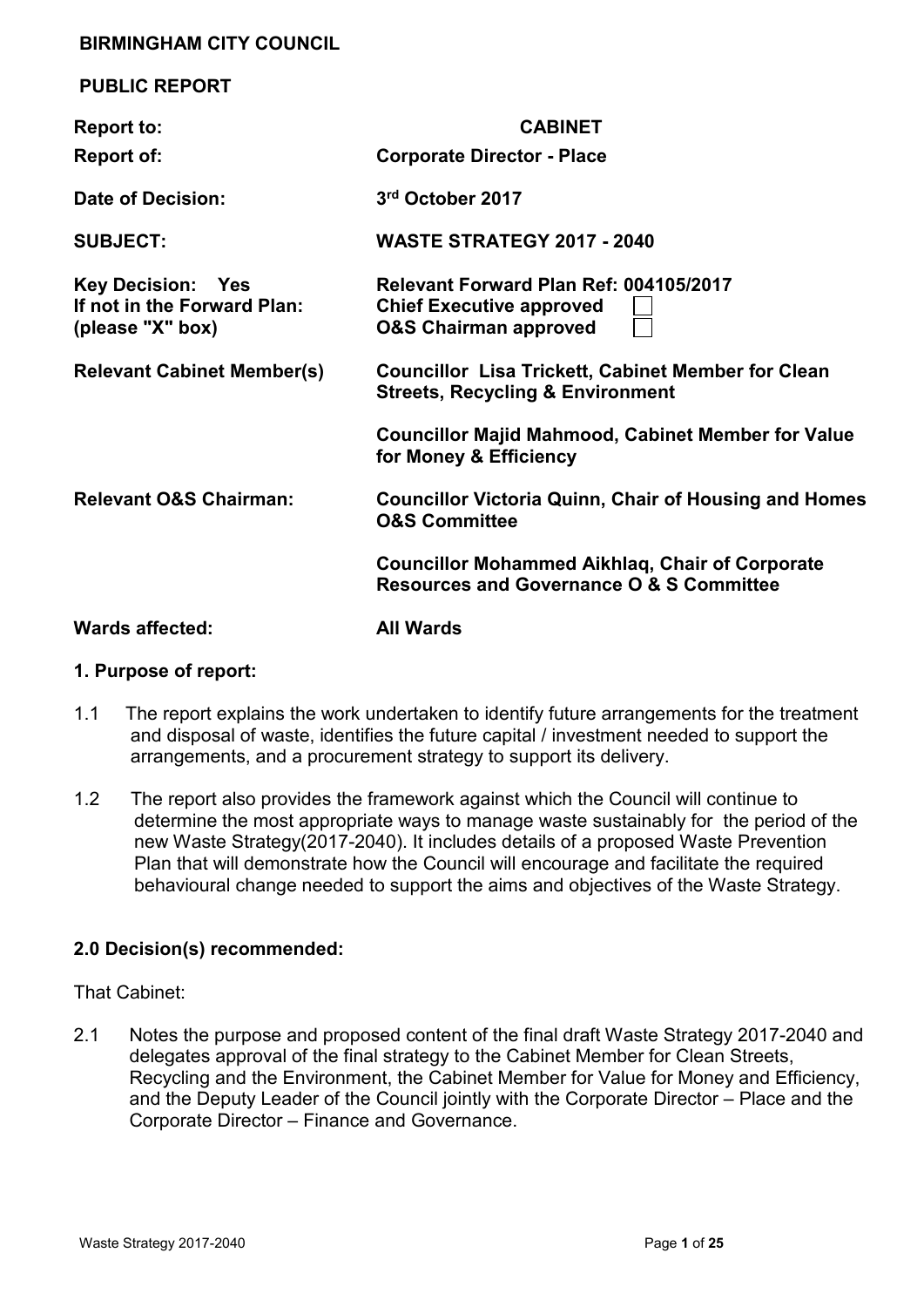- 2.2 Notes the purpose and proposed content of the Waste Prevention Plan and delegates approval of the final plan to the Cabinet Member for Clean Streets, Recycling and the Environment, the Cabinet Member for Value for Money and Efficiency, and the Deputy Leader of the Council jointly with the Corporate Director – Place and the Corporate Director – Finance and Governance.
- 2.3 Notes the investment that has been identified relating to the Waste Services infrastructure and the options for financing this investment that will be considered as part of the re-procurement of the waste disposal contract in order to optimise the Council's financial position.
- 2.4 Notes the overview of the Procurement Strategy covering the re-procurement of the Council's waste treatment and disposal services, and notes that a detailed procurement strategy report will be presented at the November meeting of Cabinet.

| <b>Lead Contact Officer(s):</b> | Alan Bowley, Programme Director: Waste Strategy |
|---------------------------------|-------------------------------------------------|
| Telephone No:                   | 0121 303 3454                                   |
| E-mail address:                 | alan.bowley@birmingham.gov.uk                   |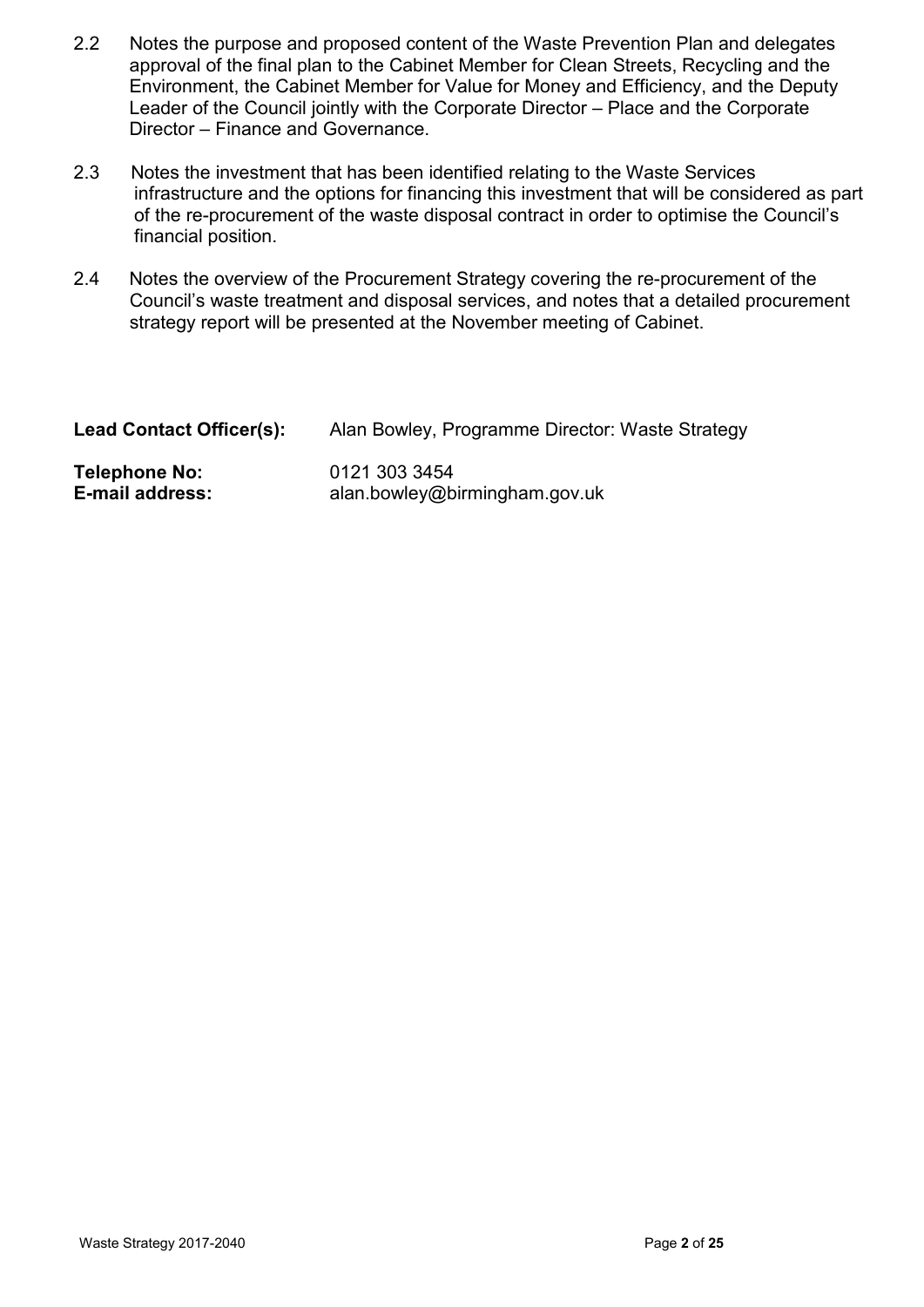# **3.0 Consultation**

## Internal

- 3.1 The Waste Strategy Programme Director has continued to meet weekly with the Cabinet Member for Clean Streets, Recycling & Environment, and the Cabinet Member for Value for Money & Efficiency to review the development and drafting of the final Waste Strategy, Waste Prevention Plan and the associated Procurement Strategy. The process included a number of cross-party member workshops to inform the outcome of the options appraisal assessment.
- 3.2 Furthermore, regular progress updates have been considered at two meetings of EMT and the Chief Executive's CLT.
- 3.3 A formal progress report to the Health, Well-Being and Environment Overview and Scrutiny Committee was considered in May 2017.

## External

- 3.4 The draft waste strategy was issued for public consultation in June 2016. The timetable allowed for a 4-week public consultation, via the Council's Be Heard consultation portal and was supported by a number of related events including:
	- A Cabinet Member public webcast
	- Webcast presentation to Health, Well-Being and Environment Overview and Scrutiny Committee by 3Rs Programme Manager
	- Presentation to Birmingham Housing Partnership Board by the Corporate Director, Place, and
	- A number of linked social media campaigns.
- 3.5 Nearly 500 members of the public and wider stakeholders took part in the consultation either directly, by responding via Be Heard, or as part of a series of 6 focus groups – where the key objectives were explained and discussed in more detail. The outcomes of the public consultation were used to directly inform and validate the outcome of the strategy options appraisal process.
- 3.6 **Appendix 1** summarises the key feedback received against each of the key objectives of the draft waste strategy.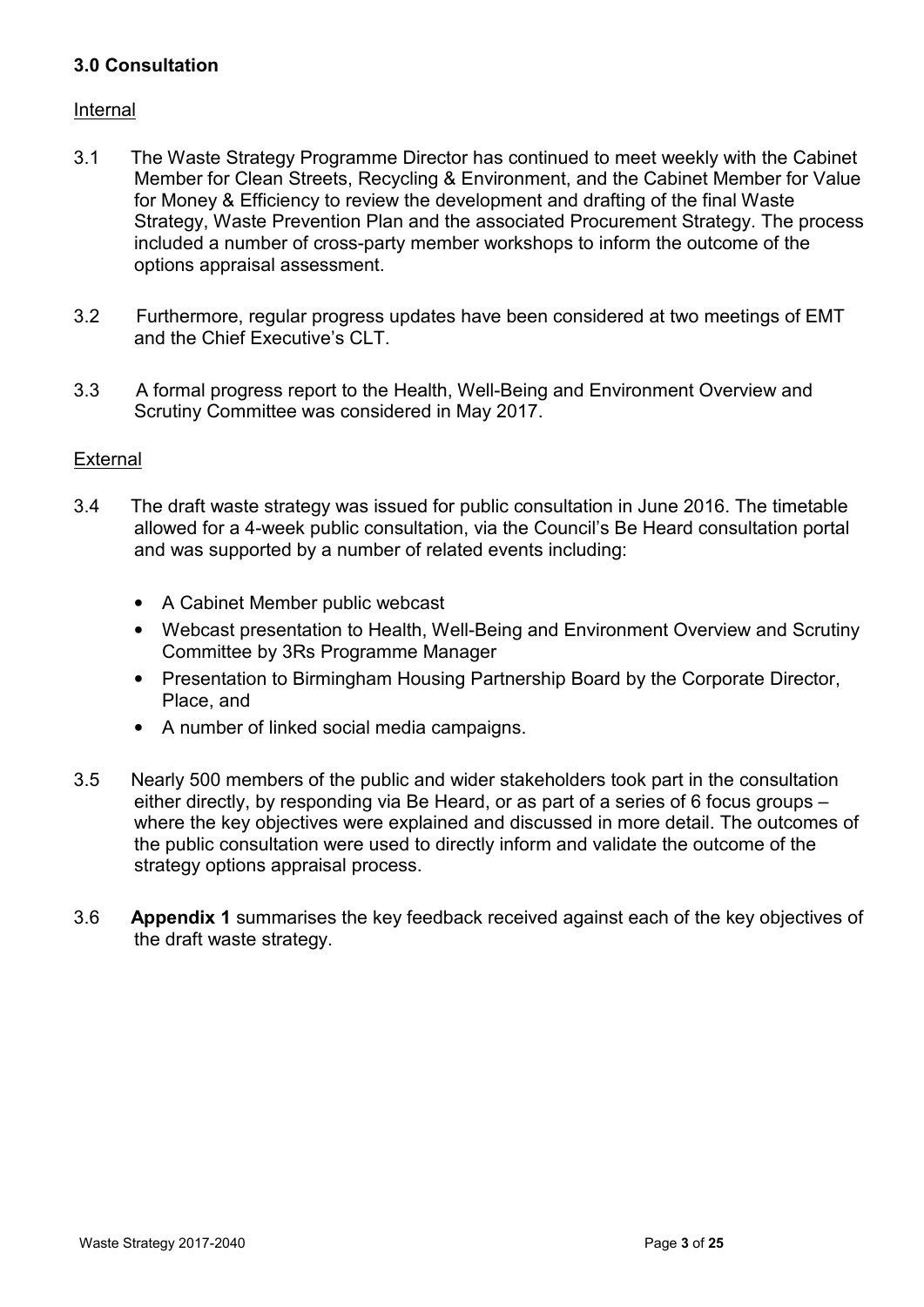## **4.0 Compliance Issues:**

 Are the recommended decisions consistent with the Council's policies, plans and strategies?

- 4.1 The proposals in this report contribute to the Council's Vision and Forward Plan as agreed by the Council in May 2017. The strategy is designed to support the Council's Vision and Priorities covering: Children – a great City to grow up in, Housing – a great City to live in, Jobs and Skills – a great City to succeed in, Health – a great City to grow old in.
- 4.2 In particular the outcomes of the waste strategy address a number of the issues defined as cross-cutting including:
	- **Reduction in percentage of households in fuel poverty:** In recommending the option to retain Tyseley ERF and to invest in that asset to achieve residual life to 2034, the waste strategy provides a direct means to generate power (heat and electricity) that could be utilised within the Council's ambition of establishing a directlyowned energy company.
	- **Improved cleanliness**  streets and public spaces: The Waste Strategy, and in particular the procurement / contracting strategy provides the means for the Council to deliver the cost effective treatment and disposal of all waste streams. This ensures that waste collected by street cleansing and the parks services can be treated at lowest cost, and therefore ensures that service budgets can be targeted at frontline delivery.
	- **Improved air quality:** By investing in existing waste infrastructure across the city, and where possible, locating any new facilities e.g. a potentially new council-owned MRF, within the footprint of the Tyseley Environmental Enterprise Zone, the Council is seeking to minimise 'waste miles' i.e. the distances covered in transporting waste to its final destination for treatment.

# Financial Implications

(Will decisions be carried out within existing finance and resources?)

4.3 The current Long Term Financial Plans of the Council includes £32.4m in 2017/18 for the current waste disposal contract. This allocation will reduce to £30.9m in 2018/19 (reflecting the part year effect of the expiry of the current contract in January 2019) and to £22.2m per annum on an on-going basis from 2019/20. This reduction reflects the fall out of the financing costs of the initial build of the Energy from Waste facility.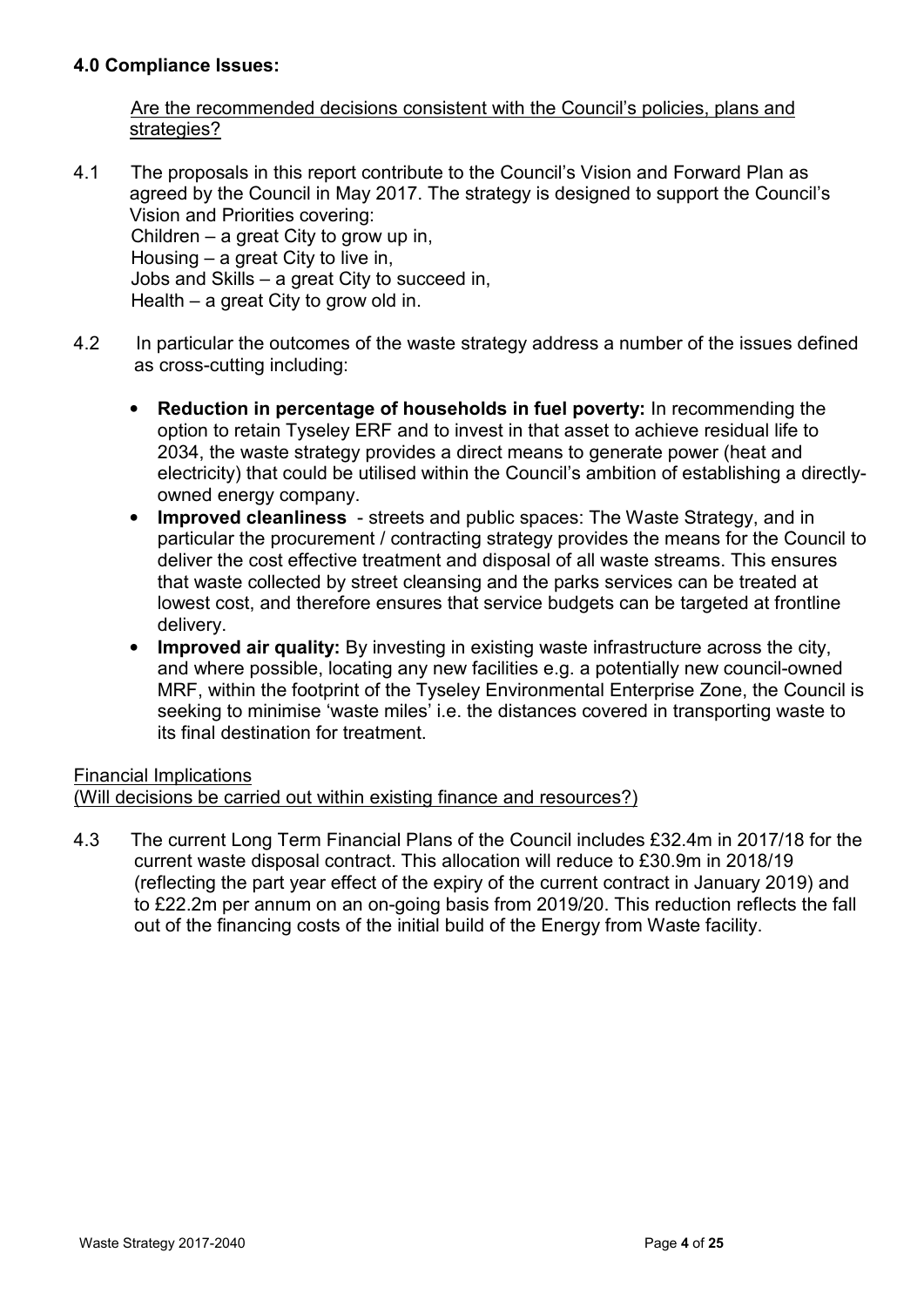- 4.4 It is proposed that capital investment of £44.2m is undertaken over the next 5 years to upgrade the Energy from Waste facility (ERF) at Tyseley (to ensure a continued operational life of at least 15 years), the potential building of a new Materials Recycling Facility (MRF) – subject to a full and final business case, to modernise the Household Recycling Centres (HRCs), to facilitate greater partnership working with organisations working to promote the reduction and reuse of waste, and Waste Transfer Stations (WTSs) (both to provide a further 30 year operational life). The options for securing value for money from this investment will be considered in the re-procurement of the Waste Disposal Contract (this could be undertaken by the potential service providers with the financing cost reflected in the tender submissions or the investment could be undertaken directly by the Council through prudential borrowing). This strategy is suggested in order to maintain flexibility for the Council and to optimise the Council's medium and long term financial position.
- 4.5 The Waste Strategy and the Waste Prevention Plan are both designed to minimise the volume of waste and this will have a consequential financial benefit for both the cost of processing waste and disposal at landfill.
- 4.6 The approved budgets for the Waste Services include £0.830m in 2017/18 and £0.340m in 2018/19 to complete the development of the Waste Strategy and the re-procurement of the Waste Disposal Contract. This has been funded from corporate resources.
- 4.7 The financial implications of the re-procurement of the Waste Disposal Contract will be affected by a number of factors including the Council's preferred options for the funding of the capital investment and the ownership of the income from the generation of electricity. The full financial implications on the current cash limits for the Waste Disposal Contract and long term financial plans of the Council will be reported in detail in the future executive reports on the award of the new contract. In addition, the procurement process will need to ensure that there is a full evaluation of all options and that there is due regard to current approved cash limits and recognise the continuing pressures on the Council's finances over the medium term.

#### Legal Implications

- 4.8 The Council has a statutory duty to act as a both a Waste Collection Authority and Waste Disposal Authority under the Environmental Protection Act 1990.
- 4.9 Under S.111 of the Local Government Act 1972 the Council is entitled to do any thing which is calculated to facilitate, or is conducive or incidental to, the discharge of any of its functions
- 4.10 The Council has a best value duty under the Local Government Act 1999 to improve the efficiency, economy and effectiveness of the services it delivers

#### Public Sector Equality Duty

4.11 An Equalities Impact Analysis has not been completed to date but will be undertaken and reported to Cabinet in November as part of the formal procurement report. Furthermore, compliance with equalities legislation will form part of the mandatory selection criteria used at selection stage of the proposed procurement strategy.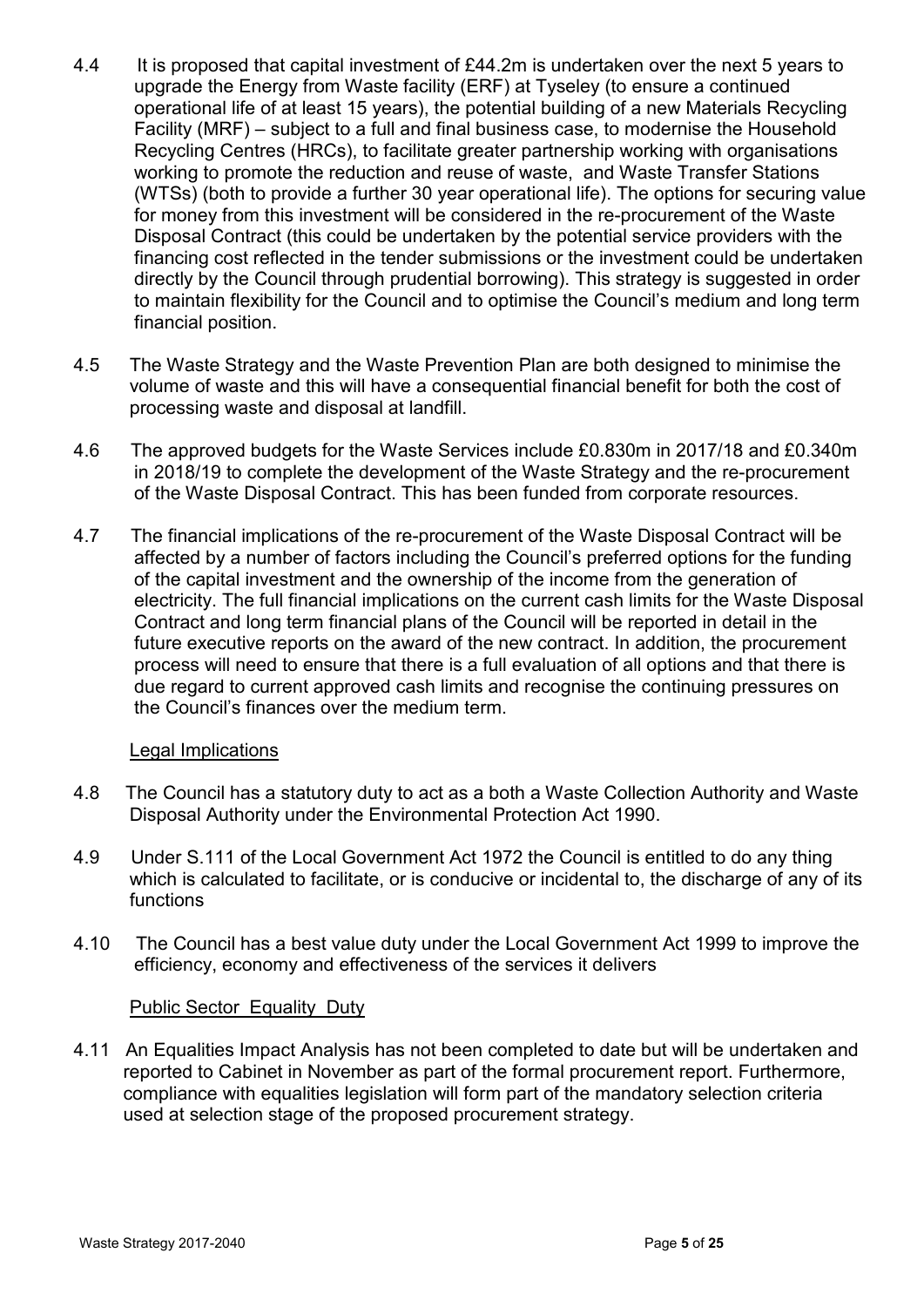## **5.0 Relevant background/chronology of key events:**

#### **5.1 Purpose of the Waste Strategy**

- 5.1.1 The Council has the ambition, working in partnership with its householders to reduce, reuse and recycle and to develop a more sustainable Birmingham. This means increased recycling and reduced waste arisings.
- 5.1.2 Respondents to the City's Birmingham 2026 survey identified one of their top priorities as being 'recycling and waste' and subsequently, a goal of the Sustainable Community Strategy, 'Birmingham 2026 – Our Vision for the Future', is 'to recycle a high percentage of household waste'. For this to be possible, a Waste Strategy is vital.
- 5.1.3 The relevant outcomes identified in the Sustainable Community Strategy, 'Birmingham 2026 – Our Vision for the Future are listed below:

Birmingham people will be enabled to:

- 1. Succeed economically
- 2. Stay safe in a clean, green city
- 3. Be healthy
- 4. Enjoy a high quality of life
- 5. Make a contribution
- 5.1.4 The Council currently collects around 500,000 tonnes of municipal waste (including 50,000 tonnes of garden waste) from residents and businesses each year. The city is expected to grow by a further 50,000 households by 2031, adding a further 60,000 tonnes to the amount managed by the Council based on current trends. This is illustrated below:



Projected Waste Growth 2015 - 2040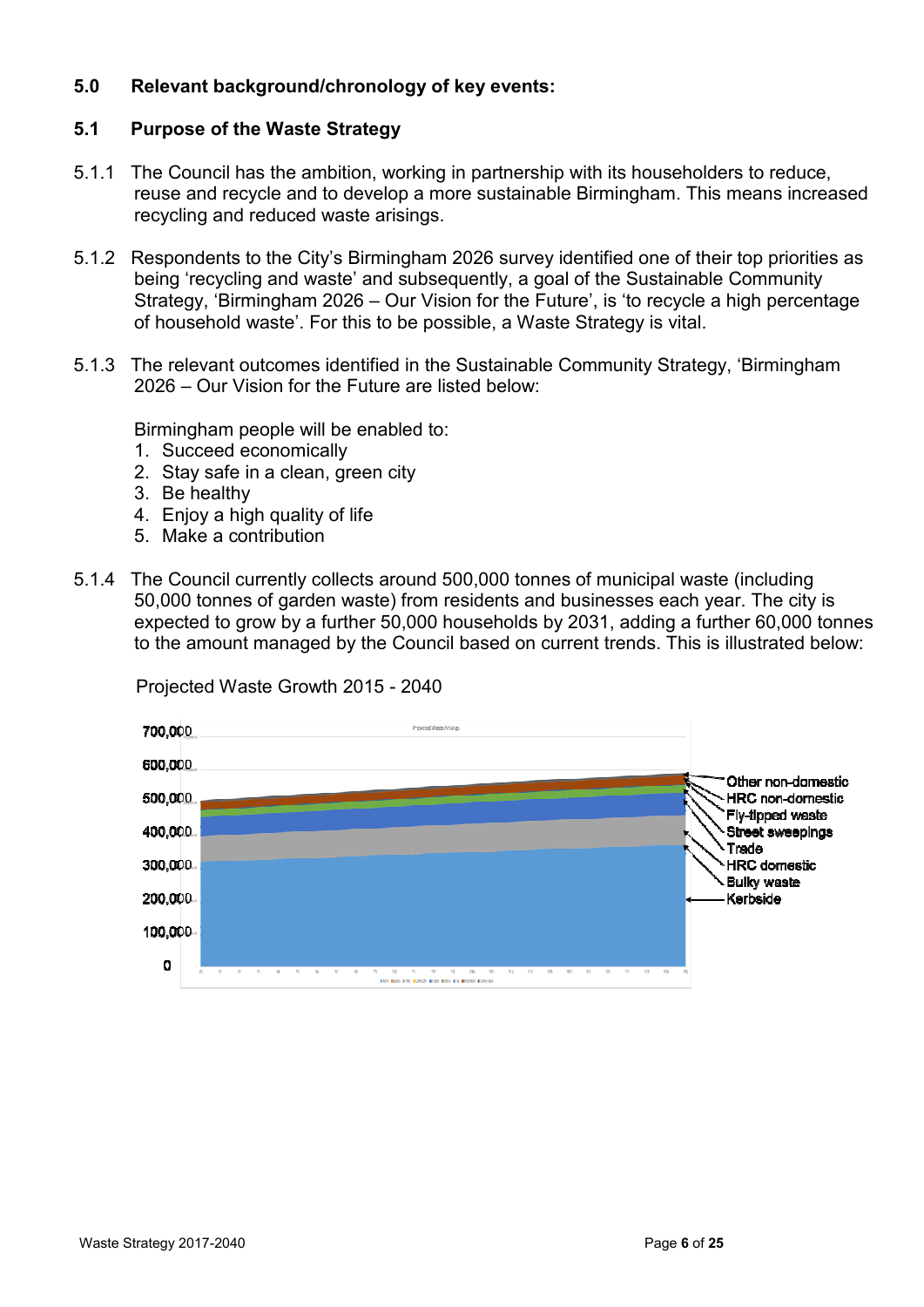- 5.1.5 In 2016/17 Birmingham had a kerbside recycling rate of 26.8%. Birmingham's yield for all main dry recycling materials collected is low compared to other cities. Birmingham also has high residual waste levels compared to other authorities and together this influences the relatively low recycling performance.
- 5.1.6 A composition study of the total waste collected in Birmingham shows that there are significant quantities of food waste (48%), paper and card (16%), garden waste (10%) and dense plastic (9%) within Birmingham's waste stream. This demonstrates the potential there is to increase Birmingham's recycling rate, by diverting more recyclable material from the residual waste into the recycling bin or paper pod. The Waste Prevention Plan (see section 5.3 of this report for further details) will prioritise a programme to tackle the amount of food waste thrown away each week by working with individual households as well local community organisations to promote best practice in this area.
- 5.1.7 There are also a number of different key drivers that inform the strategy covering:
	- Environmental issues including the waste hierarchy, development of a circular economy (where goods are made, used and returned, rather than disposed), and a low carbon agenda;
	- Socio-economic, given that by 2031 the city will grow by a further 50,000 households;
	- Financial constraints requiring new ways of running important local services so that waste as a resource can help deliver wider outcomes such as cleaner air;
	- Technological change requiring us to manage our waste differently; and
	- Legal compliance.

# **5.2 Future Waste Strategy 2017-2040 Highlights**

- 5.2.1 Our vision is for Birmingham to be a city where in 2040;
	- waste is reduced wherever possible,
	- recycling and re-use is maximised and the value of waste is realised,
	- where we cannot prevent, reuse or recycle waste we will maximise recovery through generating energy;
	- eliminate waste going to landfill, and
	- the people who live here play their part in sharing the environmental, economic and social benefits of viewing waste and utilising as a resource.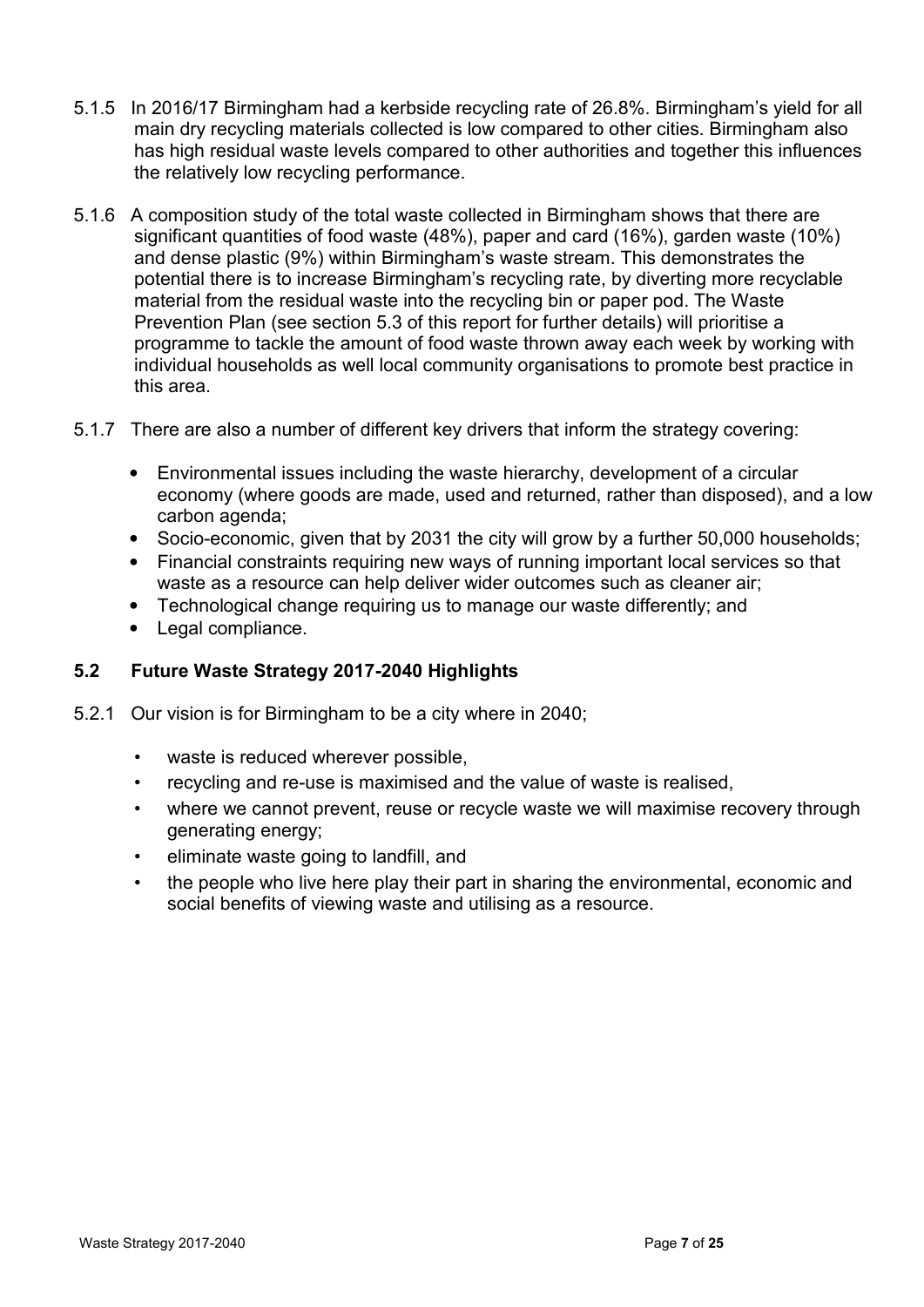5.2.2 In order to deliver the outcomes of reduce, reuse and recycle through waste reduction and the improvement of the levels of recycling, eight objectives have been developed that underpin the strategy and will inform all the design principles of waste services throughout the lifetime of the strategy and will be used to inform the Council's financial plans going forward. The objectives are set out below:

## **Birmingham City Council will seek to:**

- 1. Reduce the amount of waste that is created, reusing and recycling what we can and recovering energy from any remaining waste.
- 2. Recycle 70% of all our household and municipal waste (e.g. from litter bins and street sweepings) by 2040
- 3. Reduce the amount of waste generated per person by 10% (compared to a 2014/15 baseline of 345kg per person) by 2025.
- 4. Eliminate waste sent to landfill by 2040.
- 5. Manage our waste in a more sustainable way to make a positive contribution to climate change and help reduce carbon emissions. (This will include identifying different ways to collect waste that provide better outcomes in respect of carbon reduction).
- 6. Develop ways of prioritising the collection of recycling as the composition and type of waste we collect changes over time.
- 7. Improve our services, reduce costs and use the most appropriate technologies, now and in the future, to manage our waste.
- 8. Increase the range of materials we (and our partner organisations) collect separately from other waste, for example food waste and/or textiles to achieve our recycling target and to eliminate waste sent to landfill.
- 5.2.3 The Council has adopted four key principles relating to how we will translate the aims and objectives into a programme of action to change the way waste is managed across the city. The principles include:
	- Principle 1. A focus on prevention
	- Principle 2. Creating a circular economy
	- Principle 3. Working in partnership to reduce and reuse waste
	- Principle 4. Recycling and Reuse is maximised first
- 5.2.4 The majority of our waste will be recycled, composted, or used for energy from waste (EfW), with only minimal amounts sent to landfill. Landfill is the least preferable option for dealing with waste in terms of both the waste hierarchy and financial cost. Over the lifetime of the strategy, the quantities of waste being sent to landfill will be reduced, with the ultimate aim of there being no waste sent to landfill by 2040. We currently dispose of around 7.5% (35,000 tonnes) of our waste to landfill, and aim to eliminate this waste being sent to landfill by 2040 through prevention, reuse, recycling and recovery.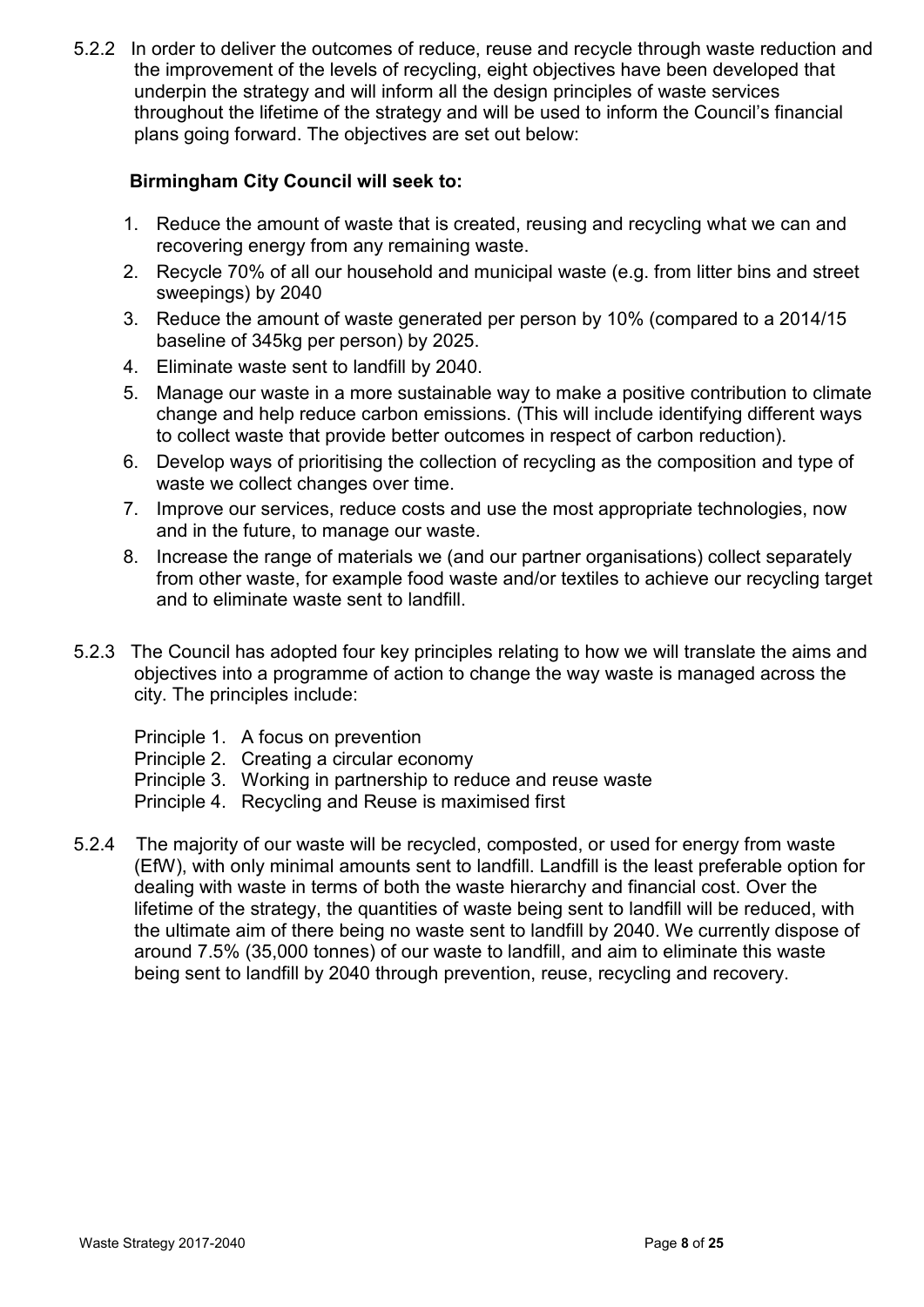- 5.2.5 The strategy also sets out a number of mechanisms for ensuring that sustainable waste management becomes embedded in the behaviour of individuals, businesses and community partners. These are described in summary below:
	- **Community Involvement:** The Council has already consulted on the draft waste strategy and the objectives received high levels of support from consultees. The strategy will identify how initiatives such as "Zero Heroes' will be used to support the behavioural change required to deliver those objectives. In particular, a waste prevention plan will be a key tool for evidencing how local communities can directly inform best practice, with a programme to target a reduction in food waste a key priority going forward.
	- **Partnership Working:** Strong partnership already exists and recent examples include:
		- $\circ$  Working with large retail and manufacturing companies to address the issue of over-packaging,
		- o Building stronger relationships with the Greater Birmingham and Solihull Local Enterprise Partnership (GBSLEP) to ensure that local companies and organisations can play a greater, more direct role in how we manage our waste.
		- o Talking to local community groups to help share the messages about how to make the small changes that will help us reduce, reuse and recycle more of our waste
	- **Urban Design:** The Council will use Planning Policy to encourage more sustainable management of waste at the planning stage of new builds and redevelopments. For example, working directly with developers to identify innovative underground waste storage solutions. This will help to ensure that sufficient space is provided for waste and recycling bins (individual bins within homes and for communal facilities within flats), and that adequate access is provided for waste and recycling vehicles.
- 5.2.6 The Council will continue to work with external partners to maximise public awareness of waste issues and to increase public participation in waste minimisation, reuse and recycling initiatives. This will include new and existing partnerships with local community groups, social enterprises, charities, schools, and organisations such as WRAP (Waste Resource Action Programme).
- 5.2.7 The final 'for publication' version of the Waste Strategy will be completed in time to be included in the suite of documents required to support the proposed procurement process.

# **5.3 Waste Prevention Plan** (WPP)

- 5.3.1 The waste strategy prioritises waste reduction as its prime objective and includes an ambition to reduce the amount of waste, under management by the Council by 10% by 2025. This is made more pressing by the fact that the city is expected to grow by a further 50,000 households by 2031, adding a further 60,000 tonnes to the amount managed by the City. However, the Council does not currently have a framework or strategy for delivering waste prevention.
- 5.3.2 In developing the Waste Strategy, a draft Waste Prevention Plan (WPP) has been prepared based on the following aims and objectives: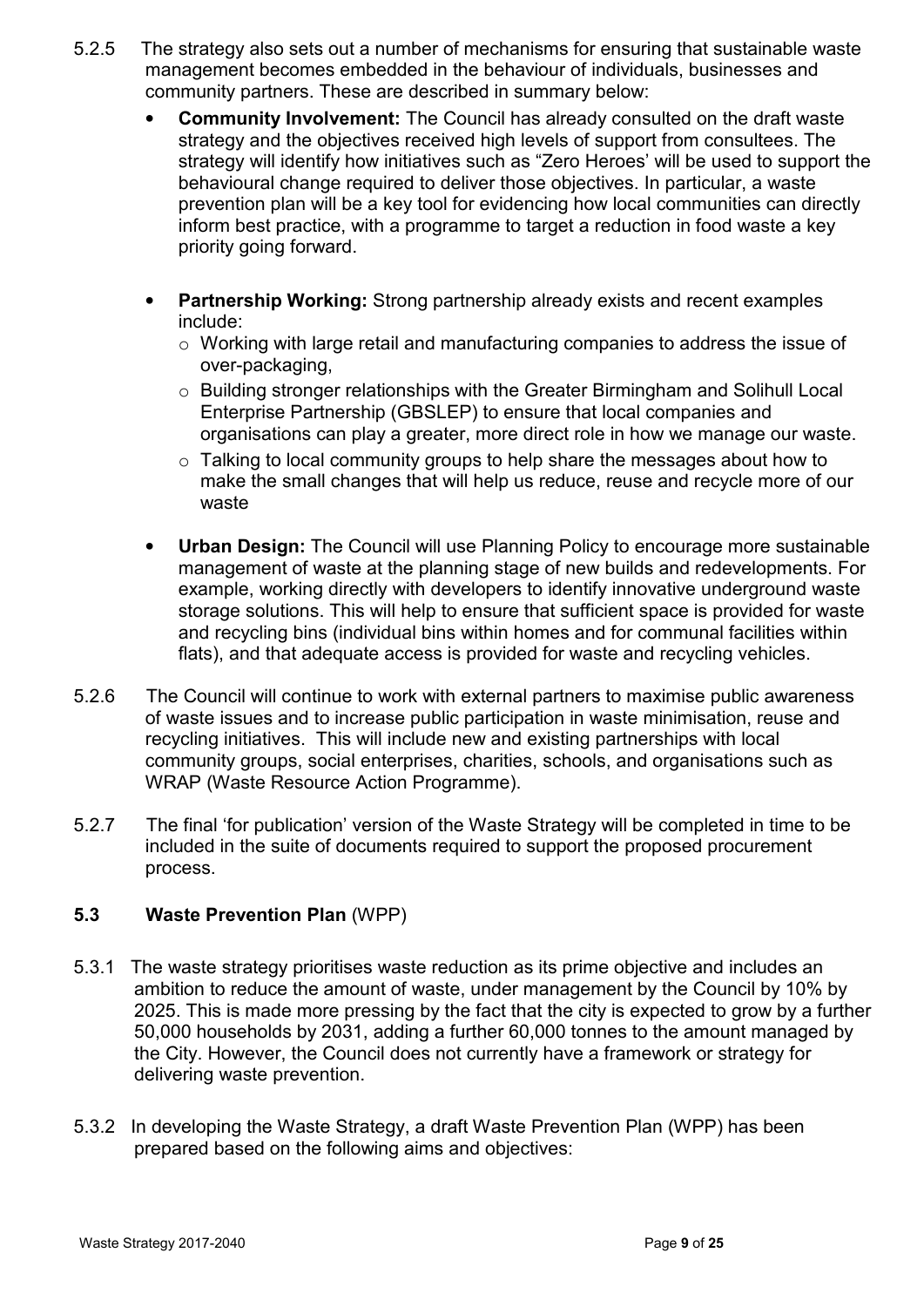| Overall Aim | Encourage the circular economy and efficient use of resources; reduce<br>resource consumption.                                                                                   |
|-------------|----------------------------------------------------------------------------------------------------------------------------------------------------------------------------------|
| Objective 1 | Help householders and individuals to reduce and manage their waste by<br>providing appropriate advice and services                                                               |
| Objective 2 | Encourage the reuse, repair and reclamation of items by providing<br>relevant advice and services                                                                                |
| Objective 3 | Seek to reduce the amount of municipal waste per household by 10% by<br>2025 compared to the baseline of 2015/16.                                                                |
| Objective 4 | Lobby central government and other relevant bodies, such as the West<br>Midlands Combined Authority, to focus on waste as an integral part of<br>sustainable resource management |

- 5.3.3 The structure of the WPP is built around the case for waste prevention and contains the following:
	- Details of waste arisings by material
	- Target materials e.g. food waste, textiles, etc, and target audiences
	- Barriers and opportunities to waste prevention
	- Examples of waste prevention across the city
	- An action plan for priority materials
- 5.3.4 The draft plan focuses waste prevention and reuse around a number of priority waste streams as follows:
	- Food waste
	- Paper and card
	- Plastics
	- Textiles

 It also identifies a range of additional interventions designed to ensure that Household Recycling Centres (HRCs), trade waste and bulky waste collections are able to maximise reuse as part of normal day to day operations

- 5.3.5 The plan includes deliverables designed to be implemented as follows:
	- Short-term within 18 months
	- Medium–term within 3 years
	- Long-term  $-$  within 5 years;

 and will differentiate between direct interventions e.g. actions to be taken forward by the Council, and indirect interventions e.g where the Council will act to support and facilitate action by third parties, such as social enterprises, local community groups and environmental charities.

5.3.6 The final Waste Prevention Plan will be published alongside the Waste Strategy.

#### **5.4 Relationship with other Council strategies**

5.4.1 The waste strategy is a key corporate strategy and therefore needs to work alongside a number of key Council strategies / policies. This section of the report examines a number of issues that link waste collections, Tyseley ERF and the wider Tyseley Energy Enterprise Zone (TEEZ) to a number of key energy and low carbon policies.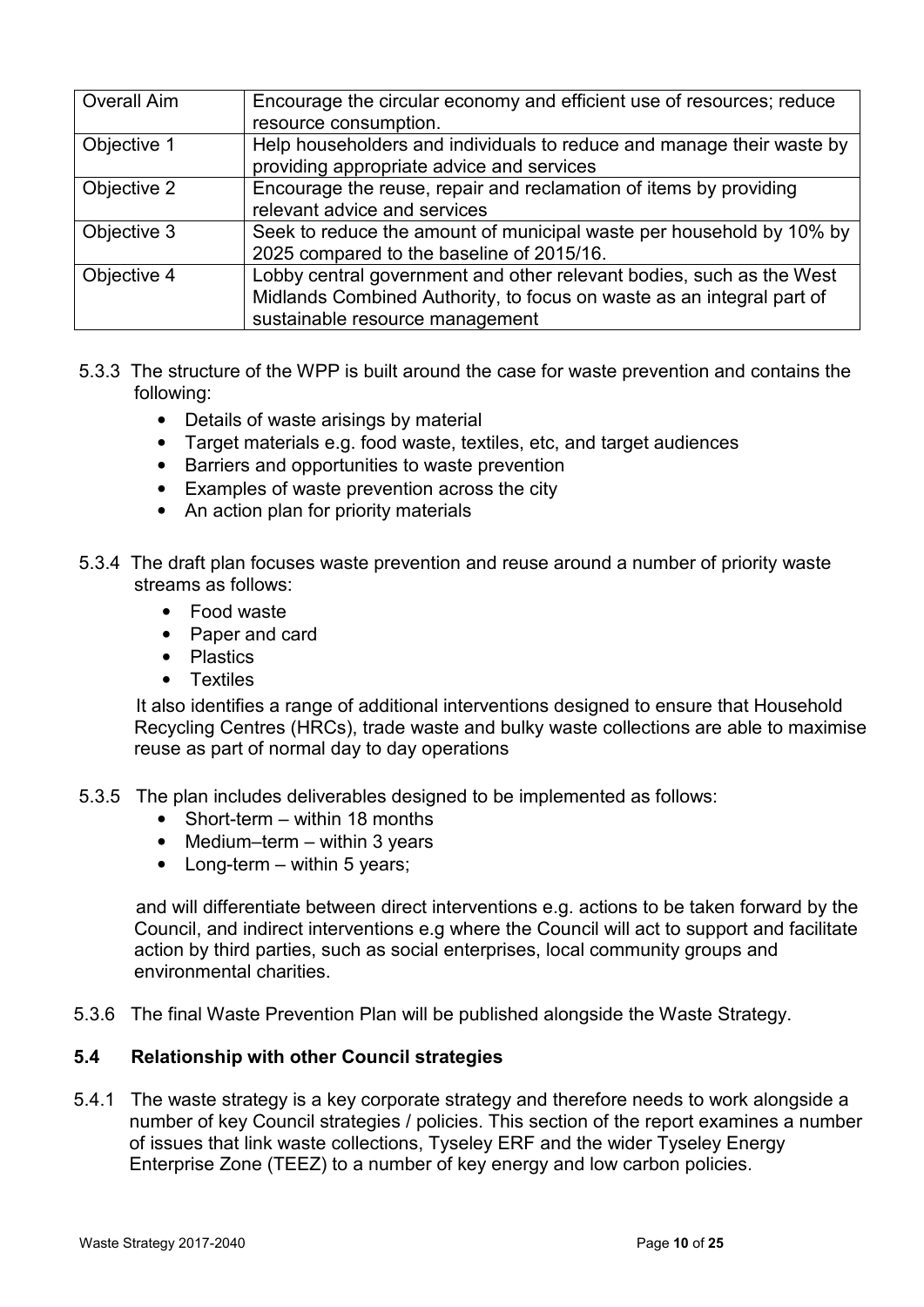- 5.4.2 Entry into the energy market and the potential to create an energy company align with the strategic objectives and policies in the Birmingham Development Plan – 'Planning for Sustainable Growth'. The terms of reference established by the Project Board cover a number of issues that align closely with the draft waste strategy including:
	- *Encourage investment in locally generated (decentralised) low carbon and renewable energy, covering heating, cooling, power and vehicle re-charging and re-fuelling for carbon reduction;*
	- *Support community investment in renewable and low carbon projects; and*
	- *Stimulate investment and economic opportunities with Small / Medium Enterprises and utilise university expertise, using the Tyseley Energy Park (TEP) as an area of focus.*
- 5.4.3 Tyseley ERF stands out as a key asset for the energy company given its capacity to generate 30MW of electricity per annum. The treatment of income from power generation will need to be a key consideration in scoping the re-procurement of the management of the plant post 2019.
- 5.4.4 Potential ownership and governance structures, considered for the Birmingham owned energy company, could similarly apply to how the Council manages waste in the future. This would allow the Council to take a more co-ordinated approach to delivering key outcomes as they relate to both the waste strategy and other council initiatives such as reducing fuel poverty and improving air quality.

## Low carbon and clean air strategies

- 5.4.5 Tyseley Energy Park (an area encompassing a significantly wider footprint than Tyseley Energy Recovery facility) has been designated suitable for the development and implementation of a number of renewable energy projects. In particular, a Public Private Partnership between the Council and an external partner will see the development of a low/zero carbon fuelling station providing the opportunity for a range of council and commercial fleets to transition to low and zero carbon fuels including compressed natural gas, liquefied petroleum gas, hydrogen and electric.
- 5.4.6 The waste strategy will provide the strategic context (i.e. retaining the current infrastructure and methodology for waste collections) against which the Council will need to implement a fleet replacement programme capable of achieving the objectives of the low carbon and clean air strategies. The opening of a new low/zero carbon fuelling station in August 2018 provides the infrastructure and therefore removes a key barrier to achieving a cleaner, greener fleet.
- 5.4.7 Furthermore, the Tyseley Energy Park (TEP) may also provide an opportunity to relocate waste collection services from existing depots, primarily Montague Street, that results in a reduction in operational mileage because fleet parking, fuelling and disposal points will potentially co-exist in this area, thus making a further contribution to the Council's emerging clean air strategy.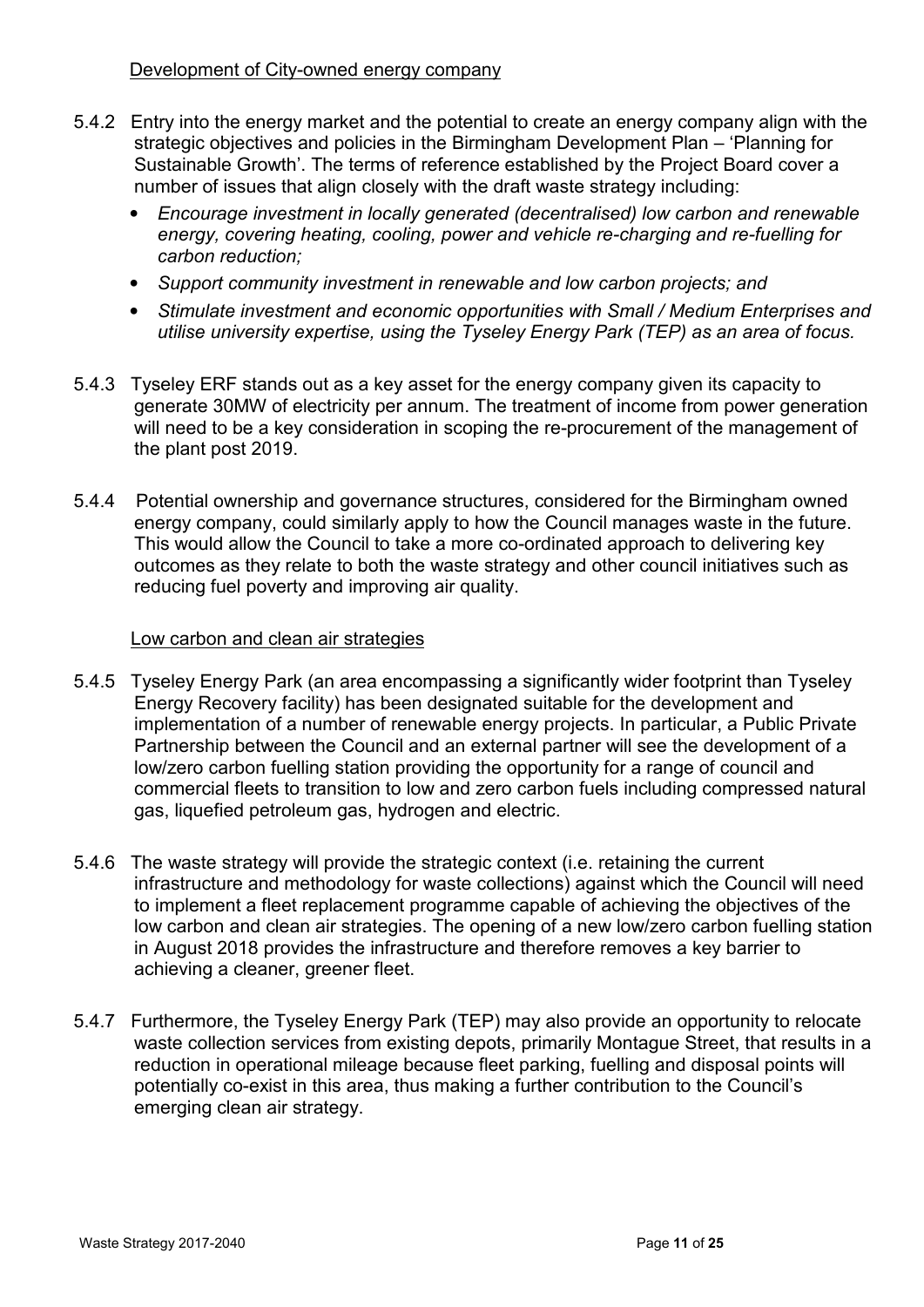#### HS2 and relocation of the IBA plant

- 5.4.8 Within the terms of the current contract with Veolia the residual bottom ash, produced by the Tyseley ERF, is sent to a plant in Castle Bromwich for processing. The plant is located on the proposed HS2 route and work has been on-going since late 2015 to put in place an agreement between HS2, the Council and Veolia to relocate the current facility. The package of compensation includes the design and build of a new facility to be located in the TEP area.
- 5.4.9 Local land ownership issues are complex and the HS2 / IBA project team continue to work closely with officers from the waste management team in order to ensure service continuity in the short-term and a 'fit for purpose' new facility going forward. Project timescales do not currently align with the expiry of the current disposal and treatment contract and any legacy resulting from an extended delay in the IBA plant relocation will need to be considered as part of the contracting strategy adopted by the Council.

## **5.5 Preferred treatment technology**

- 5.5.1 A detailed options appraisal process has identified the important continuing role that energy from waste has to play in helping deliver a waste strategy that balances the need to promote the waste hierarchy and deliver value for money. Given that the Tyseley Energy Recovery Facility (ERF) will revert to the Council at the expiry of the current contract means that the Council is well placed to continue to achieve high levels of diversion of waste (currently only approximately 7% of the Council's waste goes to landfill).
- 5.5.2 A technical assessment of the condition of the plant, compared to its 'design life', has concluded that the Tyseley facility can reasonably expect to achieve a minimum of fifteen years residual life post 2019 subject to relevant on-going lifecycle replacement of key asset components. During the lifetime of the current contract this has been the responsibility of Veolia and the associated maintenance costs have been reflected in the contract payment structure. An assessment of Tyseley ERF maintenance needs post 2019 has been completed by the Council and used to inform an investment plan and the contracting strategy are covered in later sections of this report.
- 5.5.3 In addition to committing to Tyseley ERF for the treatment of residual waste, arrangements will need to continue for the treatment and processing of all waste collected at the kerbside by the Council including paper & cardboard, dry mixed recyclables, and garden waste and the proposed arrangements for the treatment and processing of all relevant waste streams are covered in a later section of this report.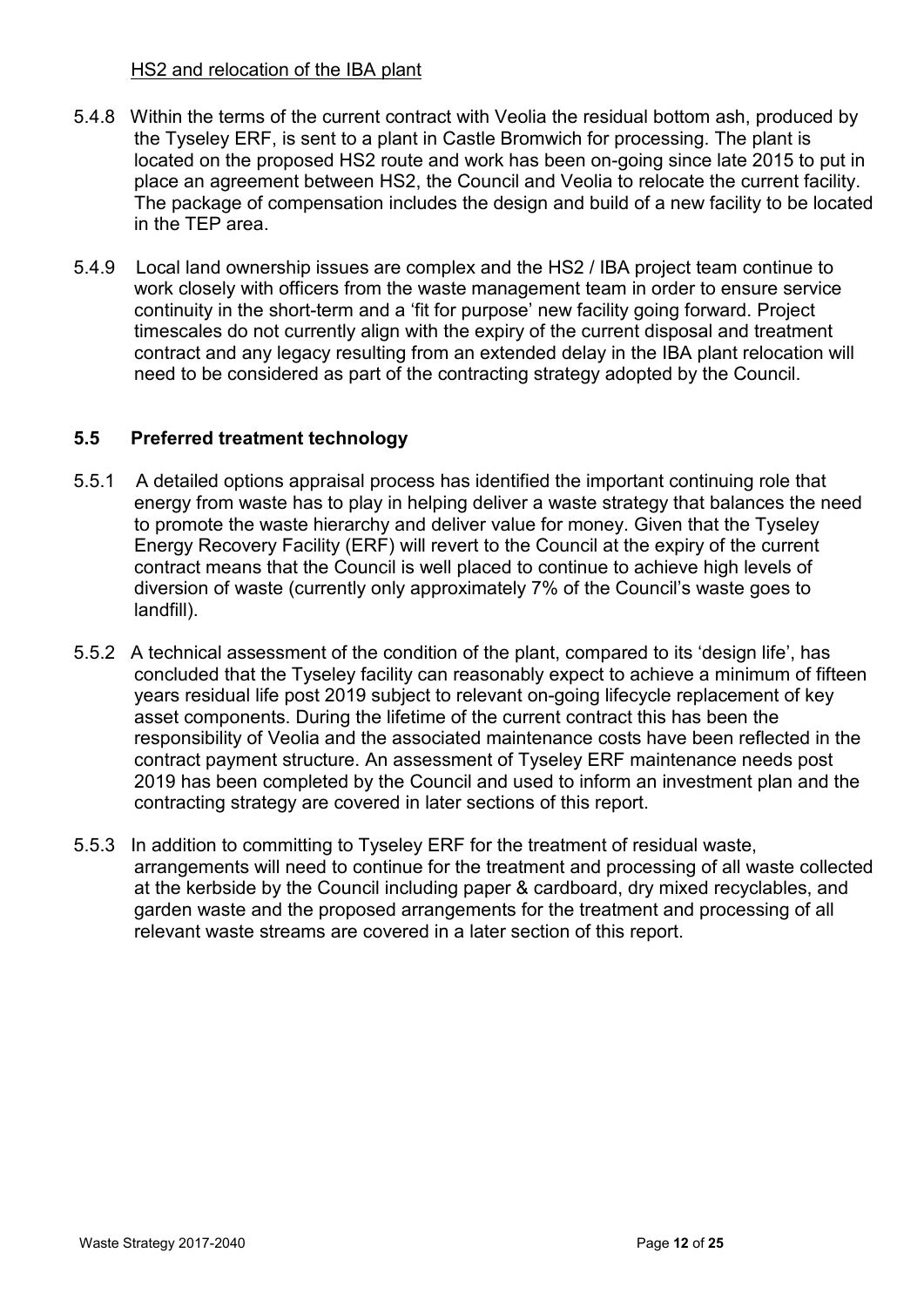## **5.6 Collection arrangements**

- 5.6.1 The options appraisal process ruled out the introduction of separate food waste collections on the grounds of increased costs but recognised that the future development of AD (anaerobic digestion) technology, and other technological solutions, such as biogas, may result in more cost-effective community based solutions for the treatment of food waste.
- 5.6.2 The Council is embarking on a significant programme of transformation across waste collections, investment in a low-carbon refuse fleet, and the modernisation of the main operational depots. These changes will need a period of consolidation to ensure that the planned benefits (efficiency savings, productivity improvements and improvement in key performance indicators) are realized. On this basis, an immediate and further period of change, required by the rescheduling of all collections rounds (in excess of 100 daily) would result in potentially unacceptable levels of service disruption - considered to be a 'red line' during the initial setting of the options appraisal evaluation criteria.
- 5.6.3 On this basis it is recommended that an option to move to alternate weekly collections (AWC) is not taken forward at this stage.

# **5.7 Processing of recyclates**

- 5.7.1 Given the Council's ambitions for supporting a more progressive and sustainable approach to managing its waste in line with the principles of the circular economy a feasibility report has been commissioned to explore the business case for developing a council-owned Materials Recycling Facility (MRF) as opposed to procuring that service through the market.
- 5.7.2 The reason that the development of a council owned MRF warrants further consideration is because of the potential benefits that may result from the project. These include:
	- o The Council retaining direct control over the processing of its recyclables
	- o Increasing the security of MRF processing capacity
	- o Improving local air quality by reducing the 'haulage miles' incurred in transporting the materials collected from the kerbside to the point of processing
	- o Enabling a degree of flexibility over the range of materials collected and processed in the future
	- $\circ$  Creating new, local jobs in the MRF, estimated to be in the region of 25-30, with additional jobs created in the relevant supply chain
	- $\circ$  Supporting the development of the circular economy locally, and acting as a stimulus for other external investment in other similar facilities.
	- o Spare capacity made available to neighbouring authorities, realising a potential income stream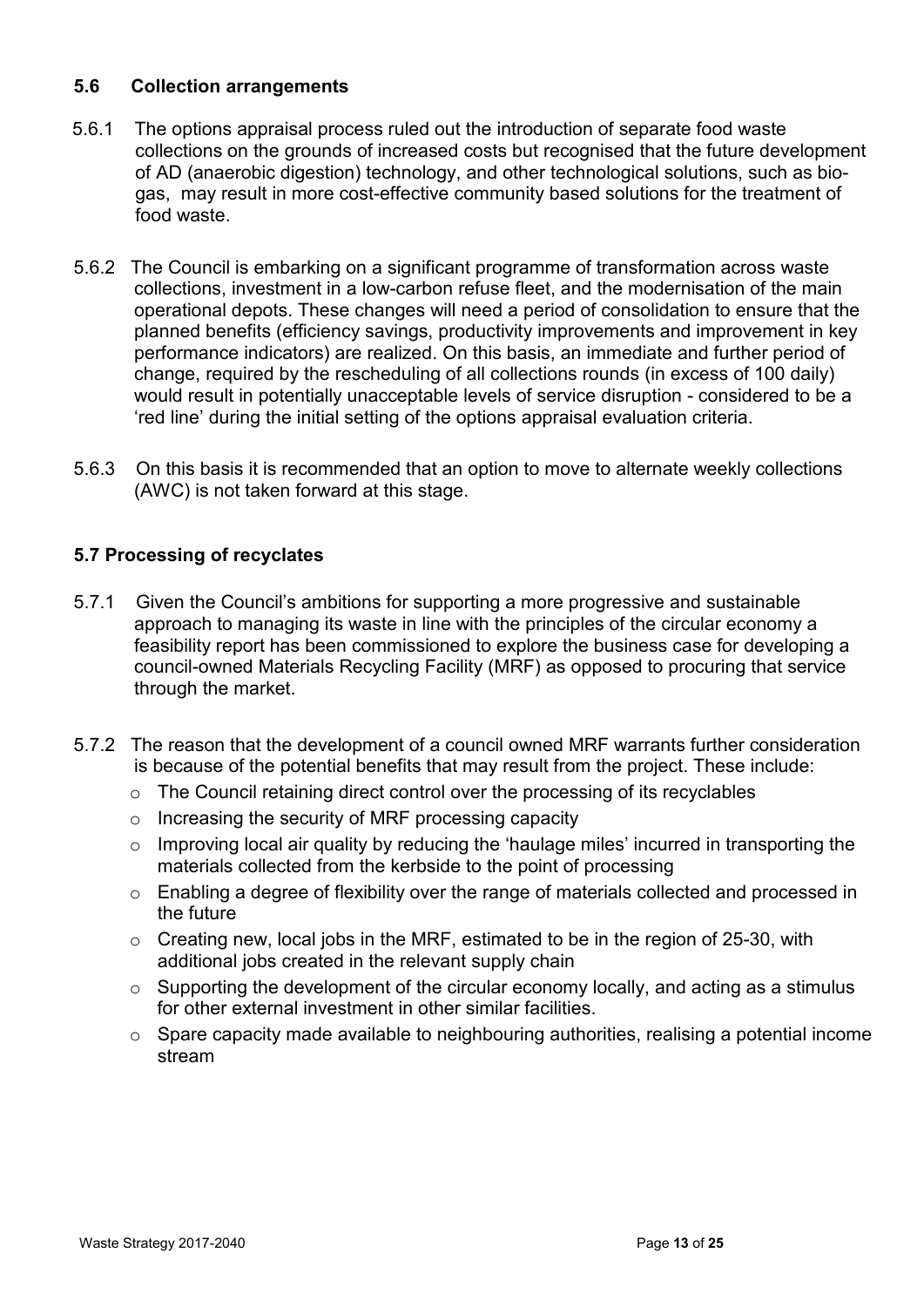- 5.7.3 The feasibility study will need to address a number of key risks associated with the processing of recyclable materials and inform a final business case, where appropriate. For example in recent years, some recyclable materials have fluctuated frequently between being able to be sold in to the market at a high price, to having to pay a gate fees to off-takers. The quality of recyclable materials is also a critical factor in their price or gate-fee.
- 5.7.4 The prospective capital costs associated with the design and build of a new councilowned MRF have been considered in the next section of this report and the procurement programme allows for either the procurement of the design, build and operate of a MRF, or alternatively the tendering of off-take contracts for all relevant recyclables.

## 5.8 **Future investment needs**

- 5.8.1 The waste strategy, and the preferred option to support the delivery of the strategy's key objectives are predicated on the need to invest in the current suite of waste facilities available to the Council. A provisional capital requirement of £44.2m has been identified as follows:
	- **Tyseley ERF:** To support the refurbishment and replacement of key lifecycle components required to achieve the minimum fifteen year residual plant life post 2019.
	- **Design and build council-owned Materials Recycling Facility (MRF**): As covered in section 5.7 above
	- **Network of waste transfer stations & HRCs:** To deliver essential works to improve site safety (traffic management improvements) and to maintain site operability e.g. replace obsolete electrical systems. These works are considered essential and failure to undertake the works could result in the site(s) having to close.
	- **Upgrade and remodelling of the network of HRCs**: To deliver an enhanced network of HRCs capable of delivering improved outcomes in respect of reuse and recycling.
- 5.8.2 In assessing the value for money associated with the proposed investment in the remodelling of the Council's network of HRCs the programme of upgrades will deliver the following quantifiable and qualitative improvements
	- An increase in recycling performance achieved from the network of HRCs from an average of 30% per site to a target of 60% per site
	- An increase in income from recyclates (and the associated savings from avoidance of disposal costs of c£1m per annum across all sites
	- Creating capacity to handle additional volumes of waste resulting from the forecast increase in population in the period 2021-2031equivalent to an additional 15,000 tonnes per annum
	- An improved user experience because of re-designed layouts and improved traffic management arrangements
	- Providing waste storage arrangements in accordance with Environment Agency guidance and industry best practice.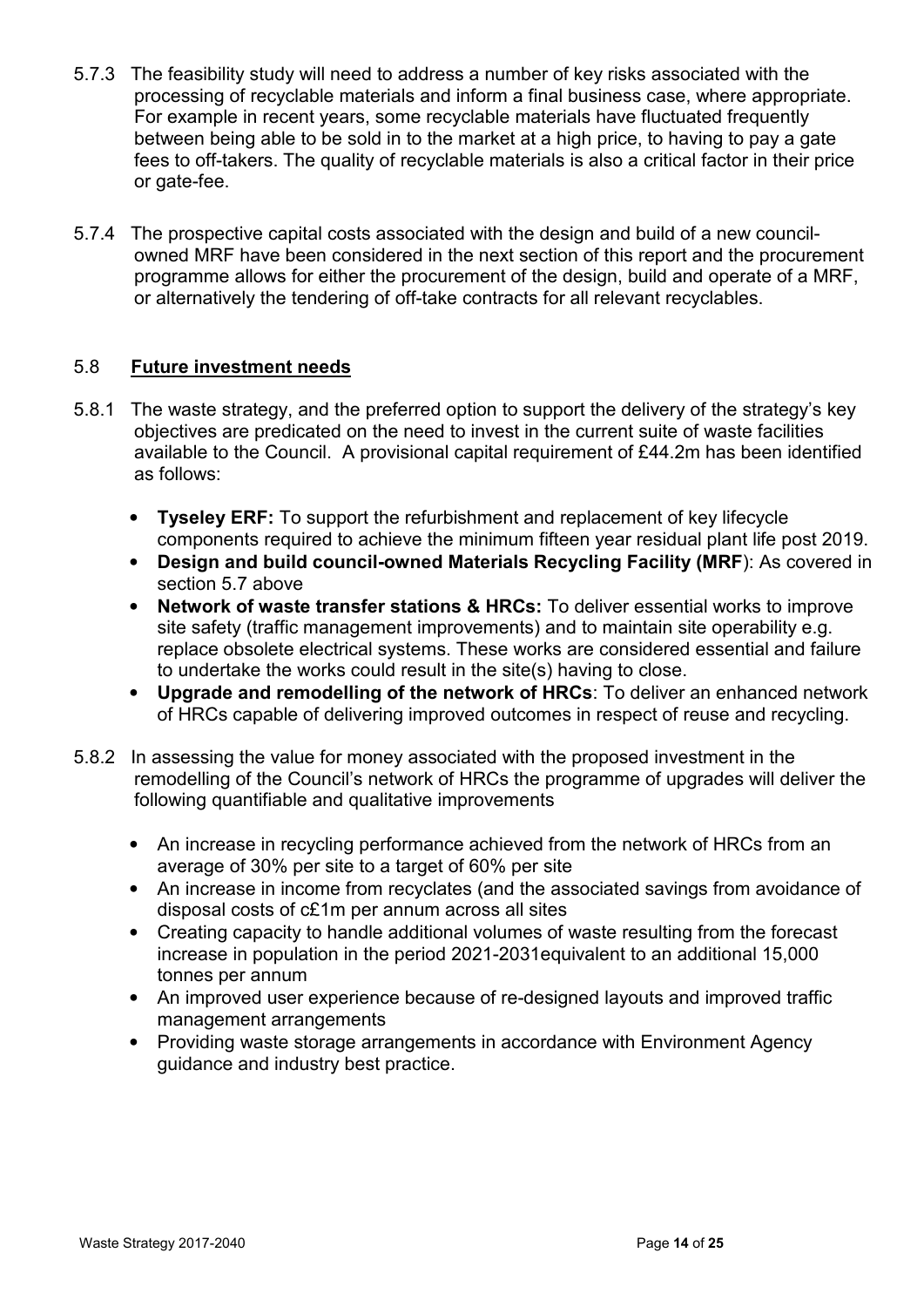## 5.9 **Procurement strategy**

- 5.9.1 One of the key deliverables of the waste strategy is the requirement to have a procurement strategy that will ensure suitable contracting arrangements (or alternative delivery models) are in place ahead of the expiry of the current contract in January 2019.
- 5.9.2 **Contract Packaging** From the outset of the options appraisal process retaining flexibility has been a key consideration and this has informed much of the thinking in respect of how best to go to market across the different services and waste streams. In particular, there is a need to balance managing risk, achieving value for money, ensuring high levels of performance, and 'future proofing' the service wherever possible.
- 5.9.3 A series of workshops have reviewed the full range of options available to the Council including how services might be packaged together, how the specification will describe what services / works need to be delivered and the method or procurement, and based on that exercise the following combination of 'lots' offer the Council the optimal packaging mix.

|  | <b>Contract Packaging</b> |
|--|---------------------------|
|--|---------------------------|

| Package #1<br>End<br>Treatment                                            | Package #1<br>Integrated<br><b>Transfer</b><br><b>Stations &amp; HRCs</b>                                             | Package #2<br>Independent<br><b>HRCs</b>                      | Package #3<br><b>MRF</b>                                                                  | Other separate<br>packages                                                                                    |
|---------------------------------------------------------------------------|-----------------------------------------------------------------------------------------------------------------------|---------------------------------------------------------------|-------------------------------------------------------------------------------------------|---------------------------------------------------------------------------------------------------------------|
| <b>EFW</b><br>Clinical waste<br>incineration<br>IBA recycling<br>Landfill | Management of<br>transfer stations<br>including haulage<br>Management of<br>co-located HRCs<br>- all waste<br>streams | Management of<br>independent<br>$HRCs - all$<br>waste streams | Design<br><b>Build</b><br>Operate<br>Recyclate sales<br>(subject to<br>Feasibility Study) | Green waste<br>Hazardous waste<br>(domestic / fly tips)<br>Emergency response<br>Waste education<br>Wet waste |

- 5.9.4 This mix of contracts offers a different solution compared to the current contract with Veolia. In particular, the option to go to market for the management of the two independent (i.e. HRCs that do not also include the management of waste transfer station functions) allows the Council to develop alternative delivery models that will actively encourage the third sector, and social enterprises to help deliver the Council's priorities around waste reduction and reuse.
- 5.9.5 As already identified earlier in the report a feasibility study is examining the business case for a council-owned MRF. Subject to the outcome of that study the design, build and operation of a MRF would also operate as a stand-alone contract, and be included in a programme of procurement to be completed by January 2019 (and include the temporary provision of off-take arrangements for recyclables until the new facility is commissioned)
- 5.9.6 Finally, there is a requirement to continue to market test arrangements across a range of smaller waste streams and this will roll-forward with each waste stream being packaged separately and in accordance with the strategy of maximising competition by ensuring smaller, more local waste companies are able to bid. Although this packaging mix offers a number of benefits it does create a degree of complexity in terms of managing the interface ('performance') risks where different contractors rely on each other to deliver effectively, which in turn will increase the demand on contract management resources.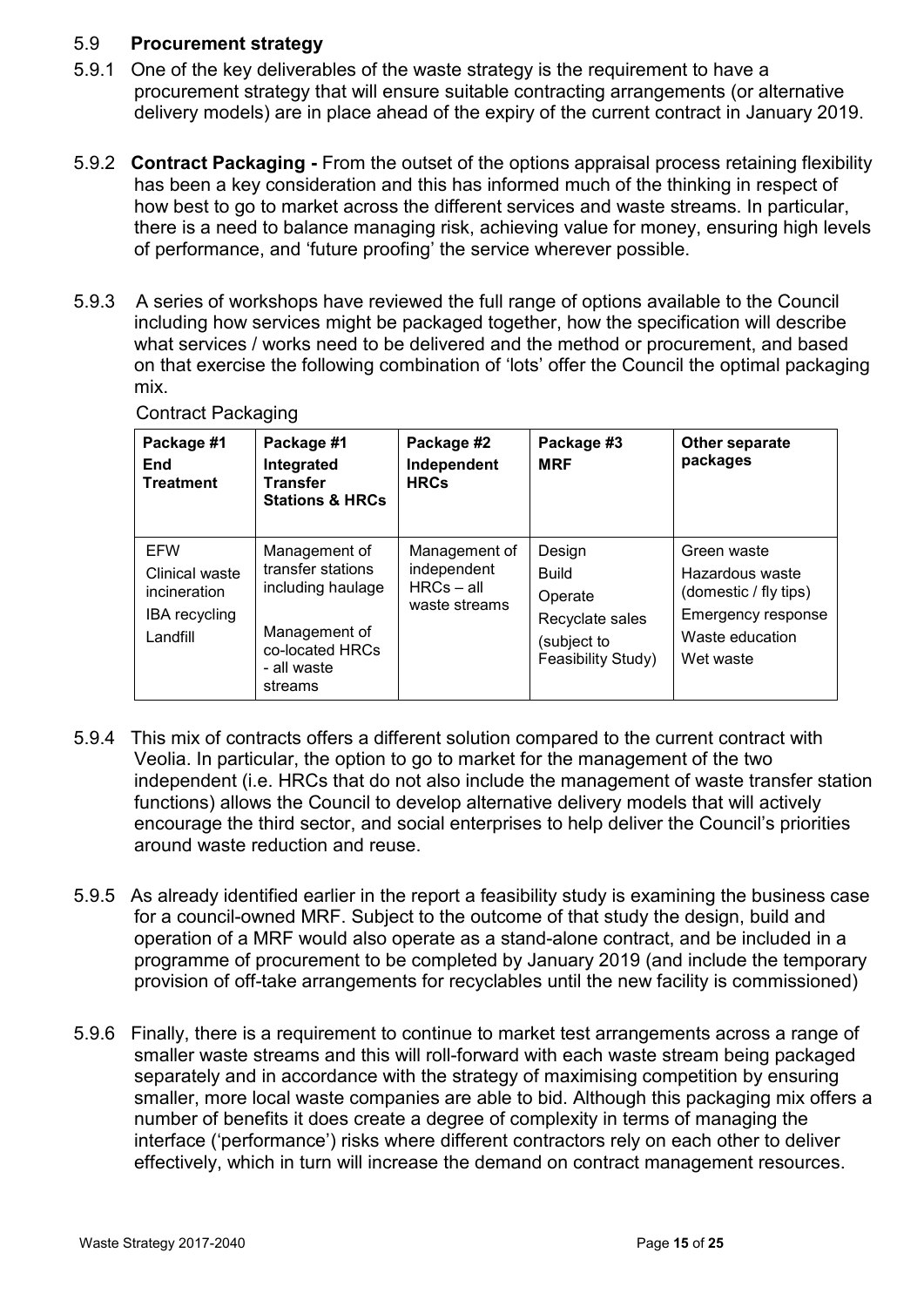- 5.9.7 **Contract Length** Linking the future investment needs with considerations around relevant length of contract(s) has informed the above packaging mix. More importantly, the programme of works associated with package 1 and package 3 lends itself to a contract period of between 5 and 7 years (subject to final technical due diligence on the condition of the Tyseley plant), where the Council chooses to directly fund the investment.
- 5.9.8 This is because this approach balances the need to programme the works over an appropriate timescale without tying in the Council to long-term contracts, which in turn limits flexibility to respond to technological change or other changes affecting the waste industry i.e. new ways of collecting different waste streams. The final decision on contract periods will be delegated in line with the governance arrangements described in a later section of this report.
- 5.9.9 For the 'other' waste streams identified the contracting strategy will allow each waste stream to be market-tested on a frequency that best suits the conditions that apply at that time i.e. longer contracts to mitigate against market volatility, or to retender regularly to extract maximum value from the market. The typical contract length for the waste streams in question will be 3-5 years.

## 5.10 **Procurement Timetable**

5.10.1 The proposed procurement strategy needs to be delivered within a prescribed and tight timescale with all relevant contracts in place and operational by January 2019 i.e. to coincide with the expiry of the current contract with Veolia Environmental Services. In order to achieve this outcome the Council's procurement team have put together an outline timetable which is set out below:

| <b>Activity</b>                                                         | To be completed by |
|-------------------------------------------------------------------------|--------------------|
| Cabinet approves waste strategy report                                  | October 2017       |
| Cabinet approves procurement strategy report                            | November 2017      |
| Council publishes OJEU Notice                                           | November 2017      |
| Shortlisting of companies and issue of Invitation to Tender             | January 2018       |
| Competitive dialogue including submission of outline/detailed solutions | <b>July 2018</b>   |
| Submission of Final Tenders                                             | September 2018     |
| Preferred Bidder decision                                               | October 2018       |
| Contract(s) 'Go Live'                                                   | January 2019       |

- 5.10.2 The high-level timetable will inform a more detailed milestone plan that will be managed through the project governance arrangements.
- 5.10.3 The procurement process will need to ensure that there is a full evaluation of all options and that there is due regard to current approved cash limits and recognise the continuing pressures on the Council's finances over the medium term.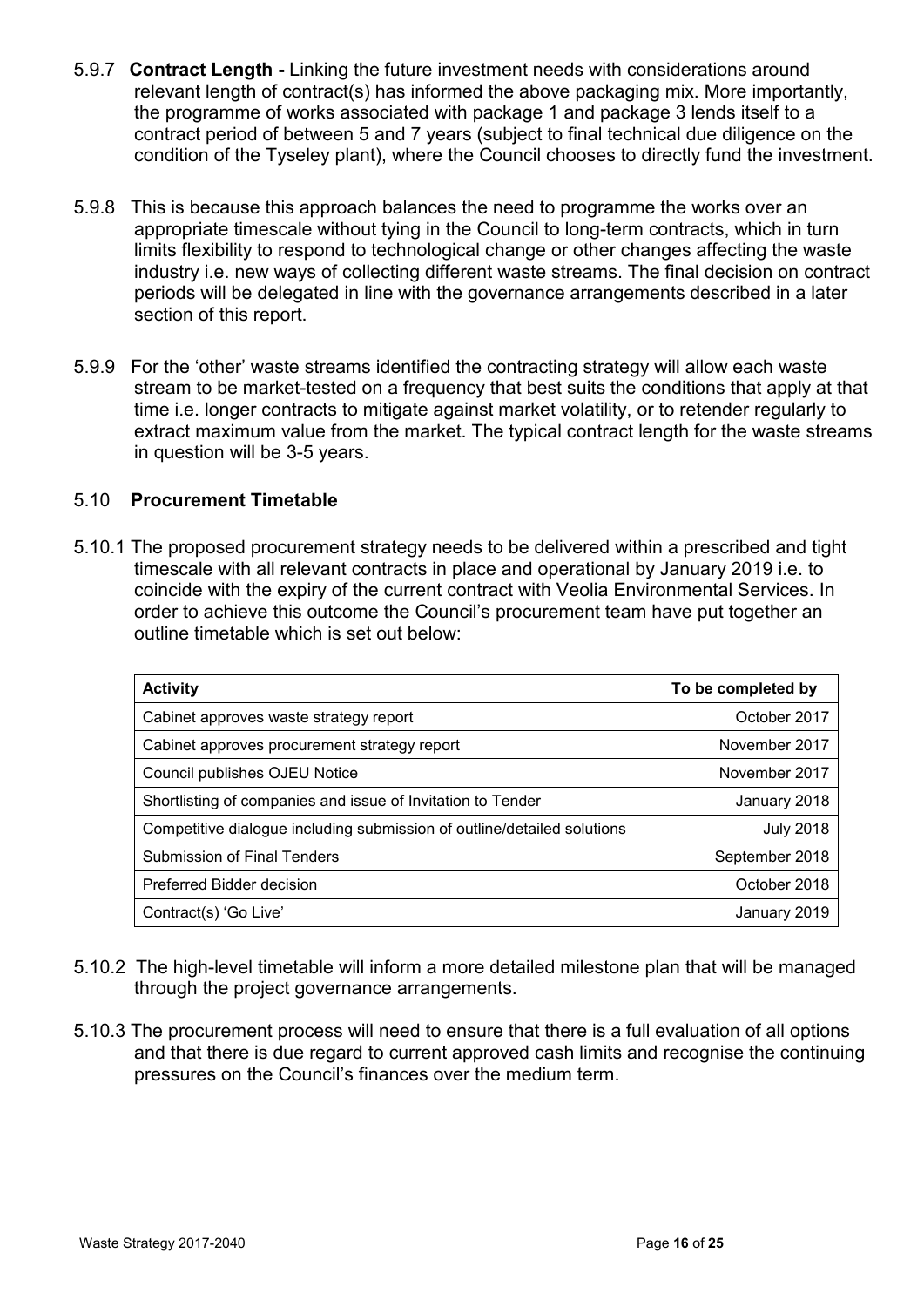# 5.11 **Project Governance**

- 5.11.1 It is common practice in waste disposal projects of this size and scale to put in place a Project Board, that operates with appropriate delegation to the relevant Cabinet Member(s) and the appropriate Chief Officer. The purpose of the Project Board will be to speed up the project providing direction at key stages throughout the project.
- 5.11.2 The Project Board should be structured with the following key roles:
	- Board chair Cabinet Member for Clean Streets, Recycling & Environment
	- Board vice-chair Cabinet Member for Value for Money & Efficiency
	- Board member Deputy Leader of the Council
	- Governance lead Corporate Director Place
	- Finance lead Place Finance Manager
	- Legal lead Senior Solicitor, Service Delivery and Procurement Law Team
	- Procurement lead –Director of Commissioning and Procurement
	- Waste lead Programme Director: Waste Strategy
- 5.11.3 The terms of reference of the Board will be developed in consultation with the chair and vice-chair of the proposed Project Board. The Project Board will be supported by an officer project team, led by a Programme Director, and supported by external advisers and relevant council colleagues.
- 5.11.4 Due to the complex nature of the Council's requirements, the procurement process for Package 1 will require the use of the Competitive Dialogue Procedure, details of which will be detailed in a Procurement Strategy submitted to November Cabinet.
- 5.11.5 The remainder of the packages will follow traditional procurement processes (Open and/or Restricted) which do not need to commence in 2018. These will be set out in procurement strategies to be submitted in accordance with the procurement governance arrangements by April 2018.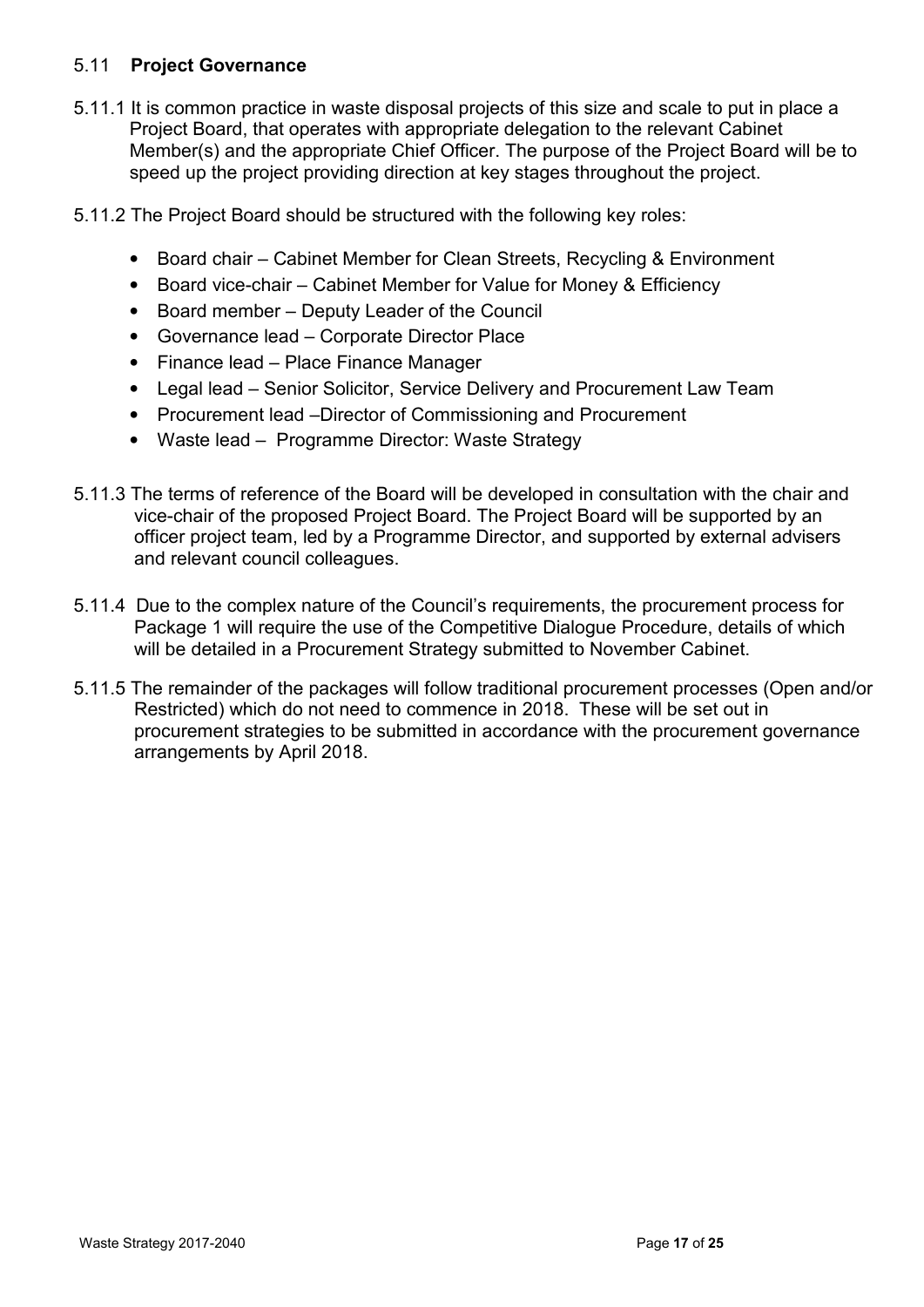## **6.0 Evaluation of alternative option(s):**

- 6.1 Essential to the waste strategy has been the need to identify the range of options available to the Council in respect of:
	- $\circ$  Working towards delivering its long term aims and ambitions for a more sustainable waste management across Birmingham, and
	- $\circ$  Putting in place necessary arrangements for the treatment and disposal of waste on the expiry of the current contract with Veolia in January 2019.
- 6.2 Given the long-term implications of the outputs of the options appraisal exercise it was agreed that the process needed to build an understanding of the issues and a commitment to the outcomes amongst elected members and senior officers. To facilitate this a six-stage process, supported by 4 technical working meetings was agreed and rolled out across the period July-December 2016.
- 6.3 External advisers were commissioned to work with the Council to develop a 25 year waste flow model designed to a) understand current levels of performance for recycling, diversion from landfill and waste sent to landfill and b) to forecast potential future waste arisings and recycling performance in order to predict future infrastructure requirements and to inform target setting. The waste flow model has been used to test different recycling and reuse performance scenarios and to allow the Council's external financial advisers to build a relevant cost model for the same strategy period that has directly informed the outputs from the options appraisal process.
- 6.4 Appendix 2 provides details of the mandatory requirements used to test a long list of technology options and the weighted evaluation criteria used to test the shortlisted options
- 6.5 The mandatory requirements and priorities were used to initially filter the long list of options and where an option was considered to contravene one of the mandatory requirements it was deselected. Appendix 3 shows those options (highlighted in red) not taken forward for further consideration after applying the mandatory requirements.
- 6.6 Given the high number of potential permutations available after applying the mandatory criteria a high-level Red, Amber Green rating was applied to each of the long-listed options. Only those options with a net positive green rating i.e. scored green on more criteria than red were taken forward for detailed modelling. Appendix 4 identifies the current service configuration (option 0), which is considered to be the current baseline, and nine further shortlisted options.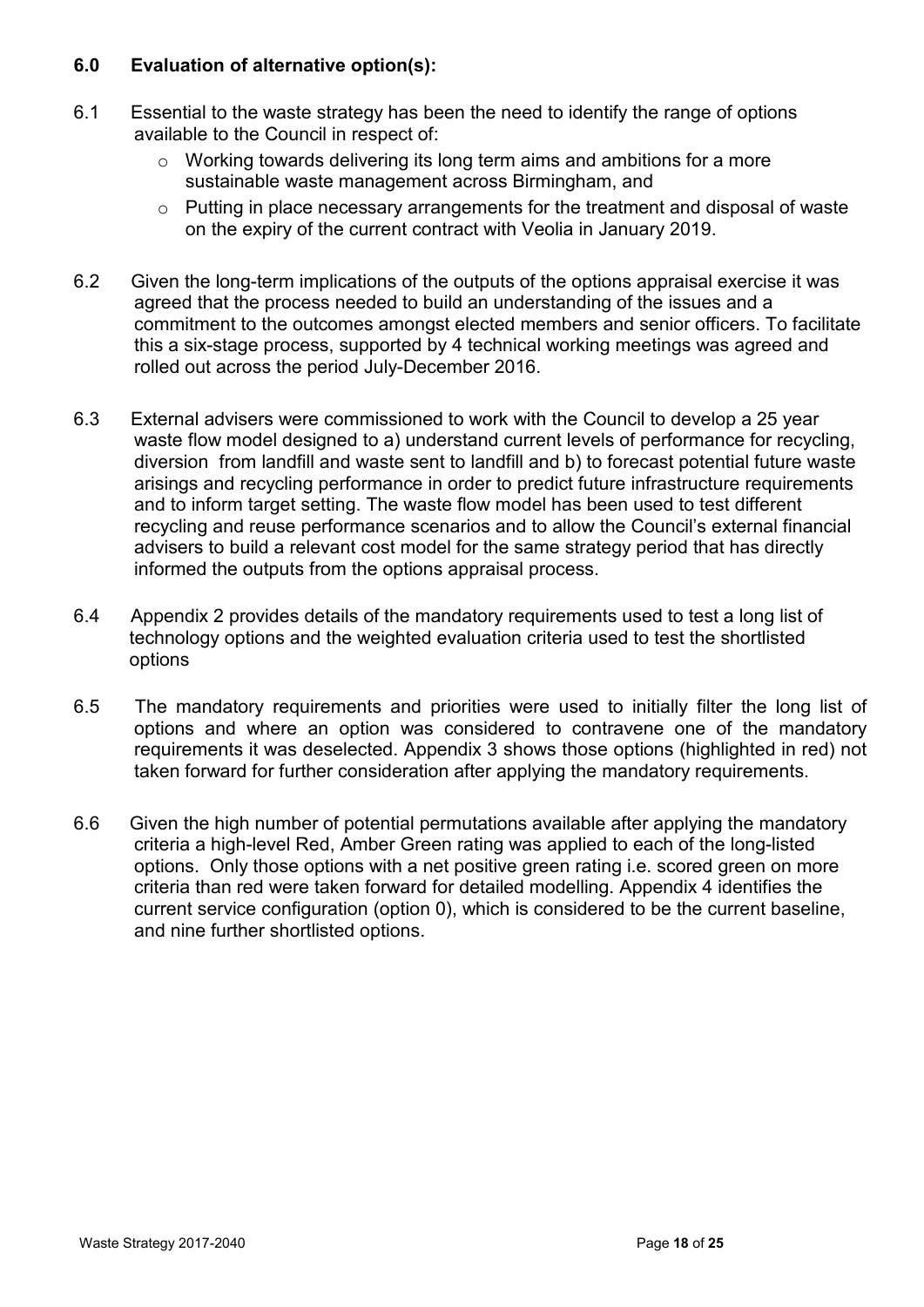# **7.0 Reasons for Decision(s):**

7.1 The outcome of the options appraisal process including the detailed cost modelling and the application of the weighted evaluation criteria resulted in option 2 ranking as the preferred option, closely followed by option 7 scoring better than the other remaining options (with less than 1% difference between option 2 and option 7). The service profile for both options is similar with the key difference being that option 2 has Tyseley ERF retained as the preferred method for treating waste, compared to option 7 which assumes the need for a replacement Energy from Waste plant.

|   | <b>Residual</b>                               | <b>Food</b><br><b>Waste</b>   | <b>Green Waste</b>                                         | <b>Recycling</b>           | <b>Collections</b>                                                             |
|---|-----------------------------------------------|-------------------------------|------------------------------------------------------------|----------------------------|--------------------------------------------------------------------------------|
| 2 | Tyseley for 15<br>years, then<br>merchant EfW | No food<br>waste<br>treatment | Open Windrow<br>$composting -$<br><b>Merchant Capacity</b> | MRF - Merchant<br>Capacity | $AWC - (fortnightly)$<br>recycling and refuse,<br>no food waste<br>collection) |
|   | New EfW                                       | No food<br>waste<br>treatment | Open Windrow<br>$composting -$<br><b>Merchant Capacity</b> | MRF - Merchant<br>Capacity | AWC - (fortnightly<br>recycling and refuse,<br>no food waste<br>collection)    |

#### Options Appraisal Preferred Solution Matrix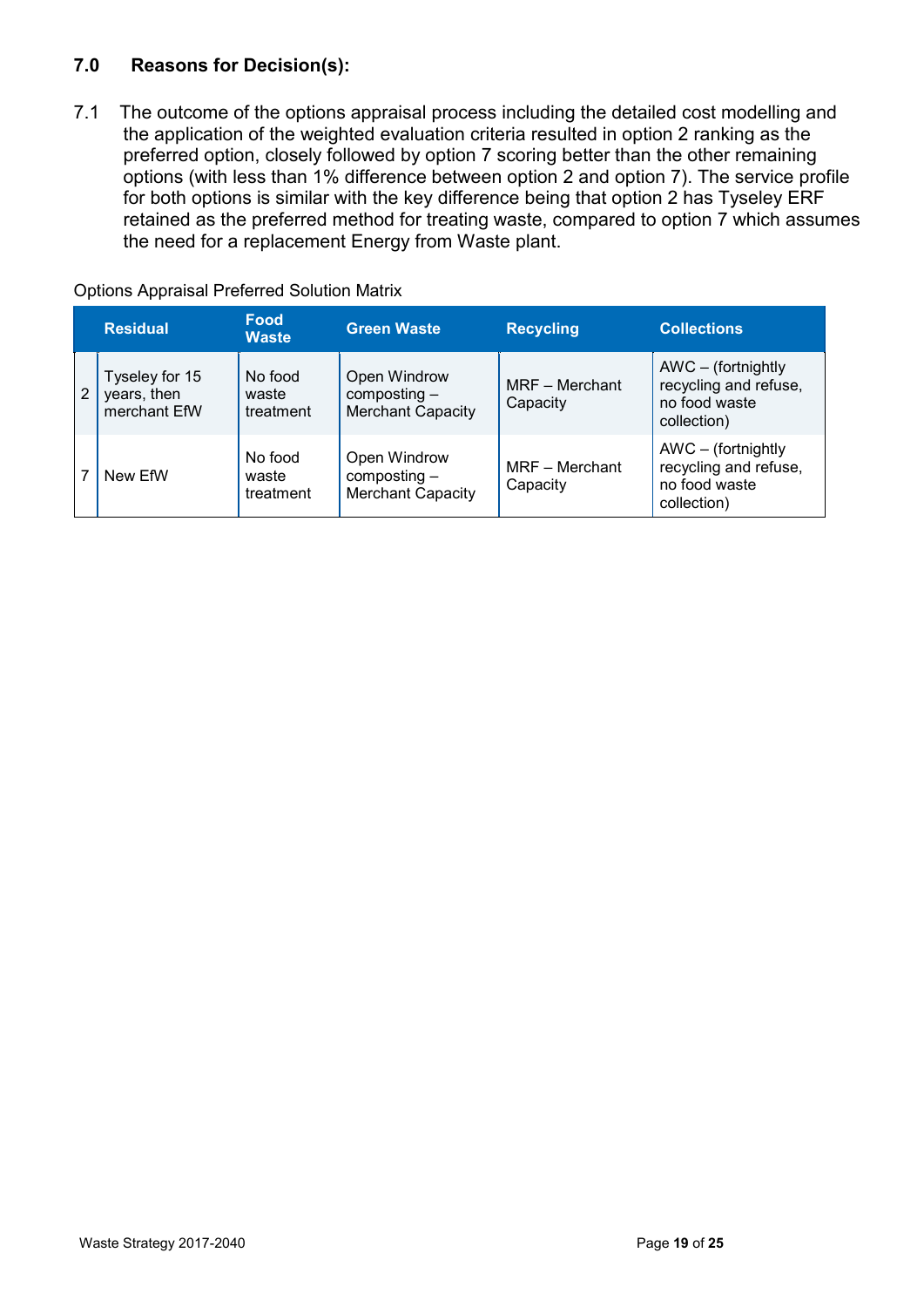| <b>Signatures</b>     |                                                              | <u>Date</u> |  |  |  |
|-----------------------|--------------------------------------------------------------|-------------|--|--|--|
| <b>Cabinet Member</b> |                                                              |             |  |  |  |
|                       | Cllr Lisa Trickett, Clean Streets, Recycling and Environment |             |  |  |  |
| <b>Cabinet Member</b> |                                                              |             |  |  |  |
|                       | Cllr Majid Mahmood, Value for Money and Efficiency           |             |  |  |  |
|                       |                                                              |             |  |  |  |
| <b>Chief Officer</b>  | Jacqui Kennedy, Corporate Director - Place                   | .           |  |  |  |
|                       | List of Background Documents used to compile this Report:    |             |  |  |  |

None

| List of Appendices accompanying this Report (if any):                      |
|----------------------------------------------------------------------------|
| 1. Public Consultation: Strategy Objectives & Key Messages                 |
| 2. Options Appraisal Mandatory Requirements & Weighted Evaluation Criteria |
| 3. Technology and Collections Long List                                    |
| 4. Shortlisted Options Subject to Detailed Evaluation                      |
| 5. Public Sector Equality Duty                                             |
|                                                                            |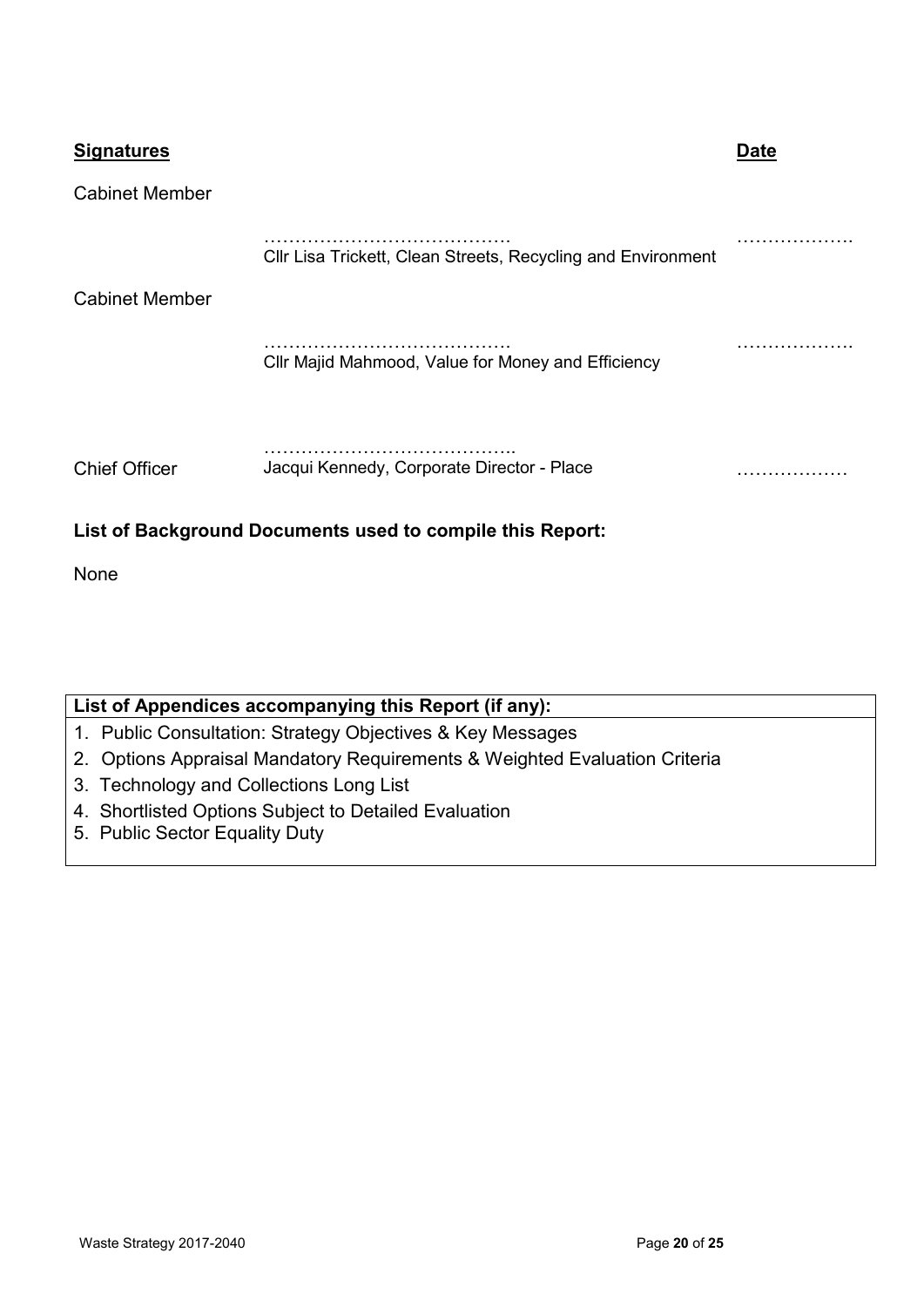## **Appendix 1.**

Public Consultation: Strategy Objectives & Key Messages

| #            | <b>Objective</b>                                                                                                                                                                                               | Key message from public consultation feedback                                                       |
|--------------|----------------------------------------------------------------------------------------------------------------------------------------------------------------------------------------------------------------|-----------------------------------------------------------------------------------------------------|
| $\mathbf{1}$ | We want Birmingham to reduce the amount of waste that is<br>created, reusing and recycling what we can and recovering<br>energy from any remaining waste                                                       | Role of packaging features strongly in<br>respondents desire to see reduce and reuse<br>prioritised |
| 2            | By 2040 we will recycle 70% of all our household and<br>municipal waste                                                                                                                                        | Could 70% recycling could be achieved sooner<br>than 2030                                           |
| 3            | We aim to reduce the amount of waste generated per<br>person by 10% by 2025                                                                                                                                    | Should we be setting higher target for % of<br>waste reduction                                      |
| 4            | We therefore aim to eliminate waste sent to landfill by<br>2040                                                                                                                                                | Wanting to see more details about how we<br>might achieve this                                      |
| 5            | We will identify different ways to collect waste that provide<br>better outcomes in respect of carbon reduction                                                                                                | Yes, but not necessarily at expense (and quality)<br>of other services                              |
| 6            | As the composition and type of waste we collect changes<br>over time, we will develop ways of prioritising the collection<br>of recycling                                                                      | Instead, emphasis on making the recycling<br>service simpler and easier to use                      |
| 7            | Innovation and efficiency have an important part to play in<br>ensuring that we improve our services, reduce costs and<br>use the most appropriate technologies, now and in the<br>future, to manage our waste | Flexibility and relevant local solutions feature<br>prominently in a majority of responses          |
| 8            | To achieve our recycling target and to eliminate waste sent<br>to landfill we need to increase the range of materials we<br>(and our partner organisations) collect separately from<br>other waste             | Yes, but will need clear, consistent, simple<br>messaging                                           |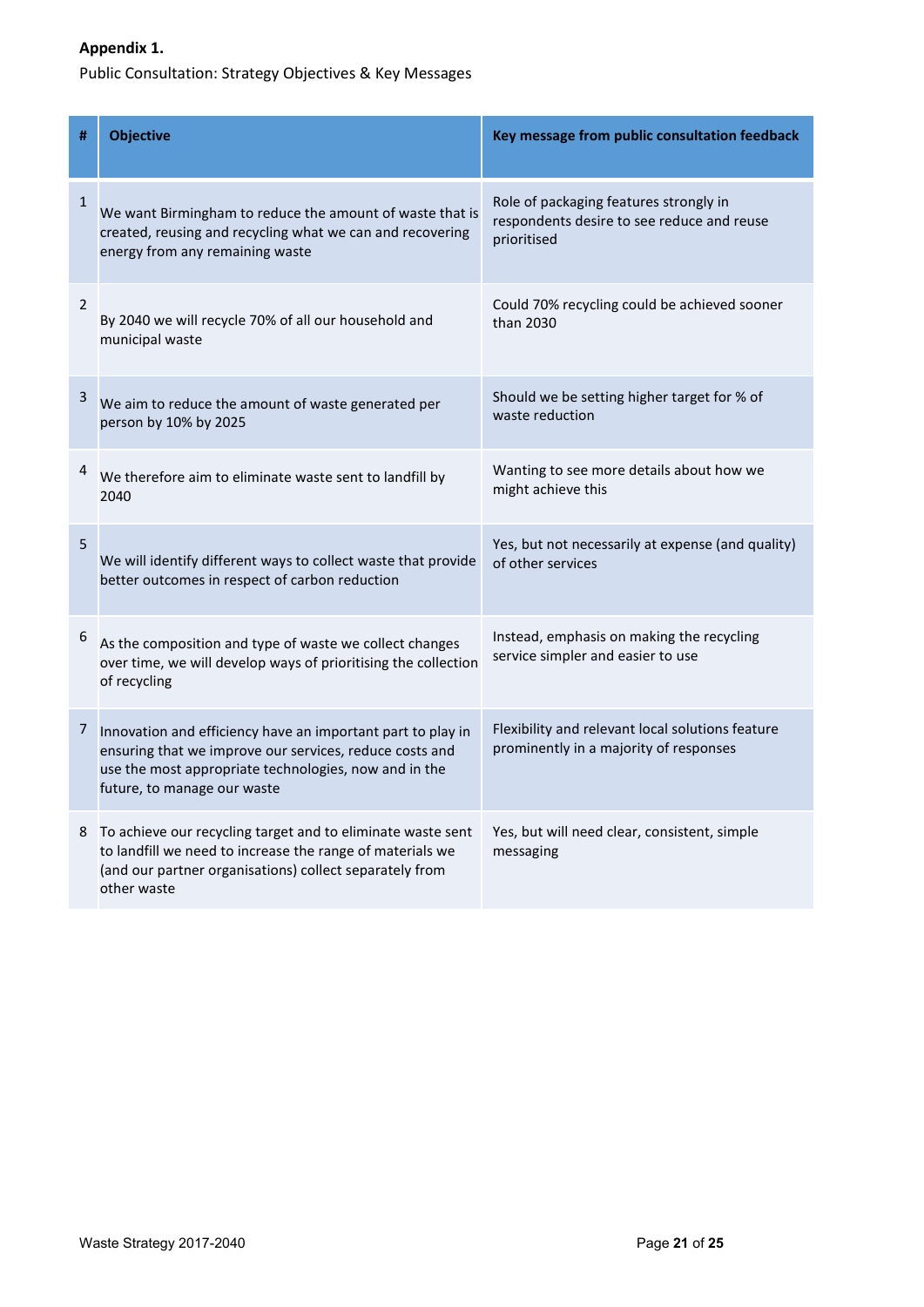#### **Appendix 2.**

Options Appraisal Mandatory Requirements & Weighted Evaluation Criteria

Mandatory Requirements & 'Red Lines'

| <b>Must Have</b>                                                                                         | <b>Nice to have</b>          | <b>Must not</b>                                                            |
|----------------------------------------------------------------------------------------------------------|------------------------------|----------------------------------------------------------------------------|
| Solution must meet statutory<br>obligations and be legally                                               | 70% recycling rate           | Reduce recycling rate compared<br>to current levels of performance         |
| compliant                                                                                                | 100% diversion from landfill |                                                                            |
| Solution must be deliverable -<br>this includes technology that has<br>been proven to scale for treating |                              | Increase waste to landfill<br>compared to current levels of<br>performance |
| similar waste.                                                                                           |                              | Inhibit the Council's flexibility in<br>the long term. For example, in     |
| Must meet Council's affordability<br>envelope for waste                                                  |                              | order to manage change and/or<br>adopt innovative technology               |
|                                                                                                          |                              | System implementation must<br>not disrupt service                          |

#### Weighted Evaluation Criteria

| Level 1               | %  | Level <sub>2</sub>                                    | %              |
|-----------------------|----|-------------------------------------------------------|----------------|
|                       |    | Technical Deliverability (Collections and Technology) | 5              |
|                       |    | Flexibility of solution                               | 6              |
| <b>Technical</b>      | 14 | Sustainability of markets for recyclates              | 2              |
|                       |    | Sustainability of markets for inputs and outputs      | 2              |
| <b>Deliverability</b> | 20 | Planning                                              | 2              |
|                       |    | Land take                                             | $\mathbf{1}$   |
|                       |    | Public acceptability                                  | 8              |
|                       |    | Compliance with local policy                          | 4              |
|                       |    | Implementation timeline                               | 5              |
| Cost                  | 26 | Total cost of option                                  | 26             |
| <b>Environmental</b>  | 21 | Greenhouse gas reduction potential                    | $\overline{2}$ |
|                       |    | Local amenity                                         | 3              |
|                       |    | Transport impact                                      | 3              |
|                       |    | Aesthetics                                            | $0*$           |
|                       |    | Waste hierarchy contribution                          | 4              |
|                       |    | Landfill diversion                                    | 3              |
|                       |    | Recycling rate                                        | 5              |
| <b>Social</b>         | 19 | Local community benefits (job creation)               | 6              |
|                       |    | Local community benefits (energy and heat)            | 9              |
|                       |    | Local community benefits (self sufficiency)           | 4              |

\* Aesthetics scored <1% and was rounded to zero to ensure all criteria added to 100%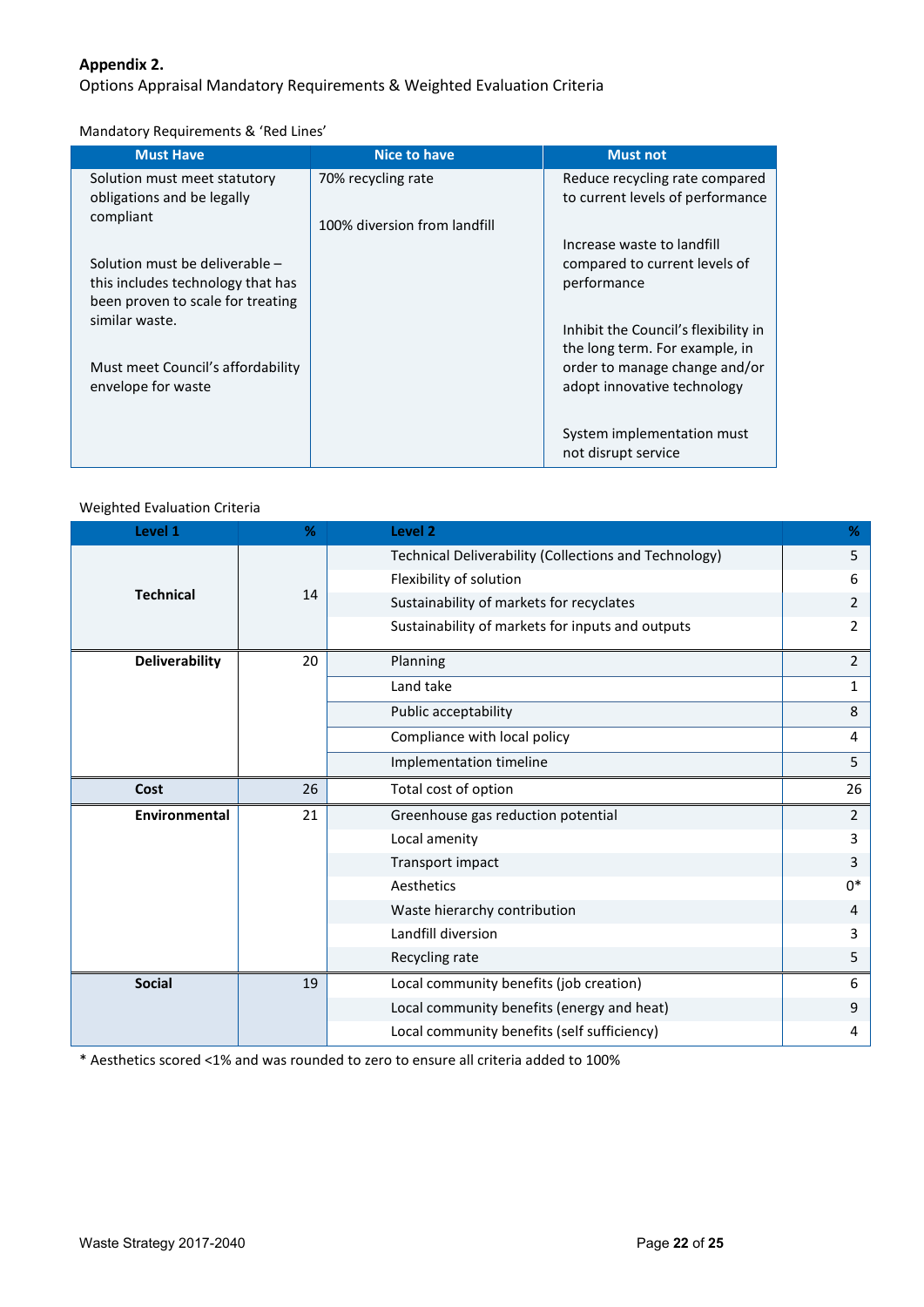#### **Appendix 3**

Technology and Collections Long List

| <b>Residual waste</b><br>treatment                 | <b>Food waste</b><br>treatment    | <b>Green waste</b><br>treatment     | <b>Recycling</b>           | <b>Change to Collections</b>                                                        |
|----------------------------------------------------|-----------------------------------|-------------------------------------|----------------------------|-------------------------------------------------------------------------------------|
| New EfW                                            | AD - New                          | Open windrow -<br><b>New</b>        | MRF - New                  | No change                                                                           |
| Tyseley for 15<br>years, then<br>merchant EfW      | AD - Merchant<br>Capacity         | Open windrow -<br>merchant capacity | MRF - merchant<br>capacity | Separate food waste<br>collections                                                  |
| <b>Tyseley for 15</b><br>years, then new<br>EfW    | <b>IVC - New</b>                  |                                     |                            | AWC - fortnightly<br>residual and weekly<br>recycling collections                   |
| <b>ATT - Pyrolysis</b>                             | <b>IVC - Merchant</b><br>Capacity |                                     |                            | AWC - fortnightly<br>residual and weekly<br>recycling and food<br>waste collections |
| <b>ATT - Gasification</b>                          | AD (as part of MBT)               |                                     |                            | Source segregated                                                                   |
| <b>MBT - New</b>                                   | IVC (as part of MBT)              |                                     |                            | Co-mingled food and<br>green                                                        |
| <b>MBT</b> - Merchant<br>Capacity                  | <b>Small Scale AD</b>             |                                     |                            |                                                                                     |
| Landfill                                           |                                   |                                     |                            |                                                                                     |
| RDF production -<br>export                         |                                   |                                     |                            |                                                                                     |
| RDF production -<br><b>UK</b> merchant<br>capacity |                                   |                                     |                            |                                                                                     |
| RDF production -<br><b>EfW New</b>                 |                                   |                                     |                            |                                                                                     |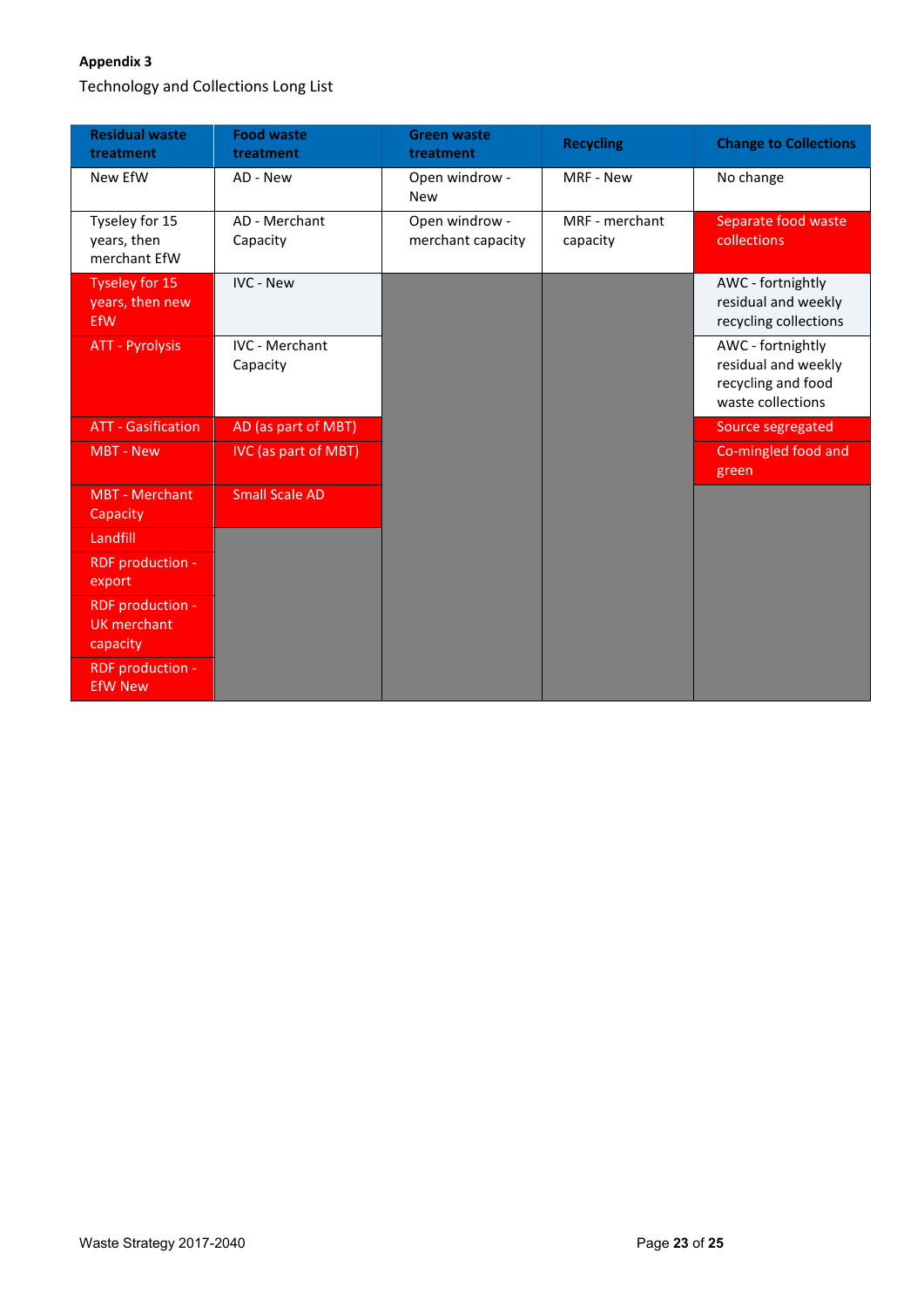#### **Appendix 4**

ShortlIsted Options Subject to Detailed Evaluation

|                         | <b>Residual</b>                            | <b>Food Waste</b>           | <b>Green Waste</b>                                | <b>Recycling</b>           | <b>Collections</b>                                                                   |
|-------------------------|--------------------------------------------|-----------------------------|---------------------------------------------------|----------------------------|--------------------------------------------------------------------------------------|
| $\overline{0}$          | Tyseley for 15 years,<br>then merchant EfW | No food waste<br>treatment  | Open Windrow<br>composting - Merchant<br>Capacity | MRF - Merchant<br>Capacity | No Change (Weekly<br>residual, fortnightly<br>recycling, no food waste<br>collection |
| $\mathbf{1}$            | Tyseley for 15 years,<br>then merchant EfW | No food waste<br>treatment  | Open Windrow<br>composting - Merchant<br>Capacity | MRF - Merchant<br>Capacity | Weekly recycling,<br>fortnightly refuse, no food<br>waste collection                 |
| $\overline{2}$          | Tyseley for 15 years,<br>then merchant EfW | No food waste<br>treatment  | Open Windrow<br>composting - Merchant<br>Capacity | MRF - Merchant<br>Capacity | AWC-(fortnightly<br>recycling and refuse, no<br>food waste collection)               |
| $\overline{3}$          | Tyseley for 15 years,<br>then merchant EfW | $AD - New$                  | Open Windrow<br>composting - Merchant<br>Capacity | MRF - Merchant<br>Capacity | AWC - residual, recycling<br>and food waste                                          |
| $\overline{\mathbf{A}}$ | Tyseley for 15 years,<br>then merchant EfW | $AD - Merchant$<br>Capacity | Open Windrow<br>composting - Merchant<br>Capacity | MRF - Merchant<br>Capacity | AWC - residual, recycling<br>and food waste                                          |
| 5                       | New EfW                                    | No food waste<br>treatment  | Open Windrow<br>composting - Merchant<br>Capacity | MRF - Merchant<br>Capacity | No Change (Weekly<br>residual, fortnightly<br>recycling, no food waste<br>collection |
| 6                       | New EfW                                    | No food waste<br>treatment  | Open Windrow<br>composting - Merchant<br>Capacity | MRF - Merchant<br>Capacity | Weekly recycling,<br>fortnightly refuse, no food<br>waste collection                 |
| $\overline{7}$          | New EfW                                    | No food waste<br>treatment  | Open Windrow<br>composting - Merchant<br>Capacity | MRF - Merchant<br>Capacity | AWC-(fortnightly<br>recycling and refuse, no<br>food waste collection)               |
| 8                       | New EfW                                    | $AD - New$                  | Open Windrow<br>composting - Merchant<br>Capacity | MRF - Merchant<br>Capacity | AWC - residual, recycling<br>and food waste                                          |
| 9                       | New EfW                                    | AD - Merchant<br>Capacity   | Open Windrow<br>composting - Merchant<br>Capacity | MRF - Merchant<br>Capacity | AWC - residual, recycling<br>and food waste                                          |